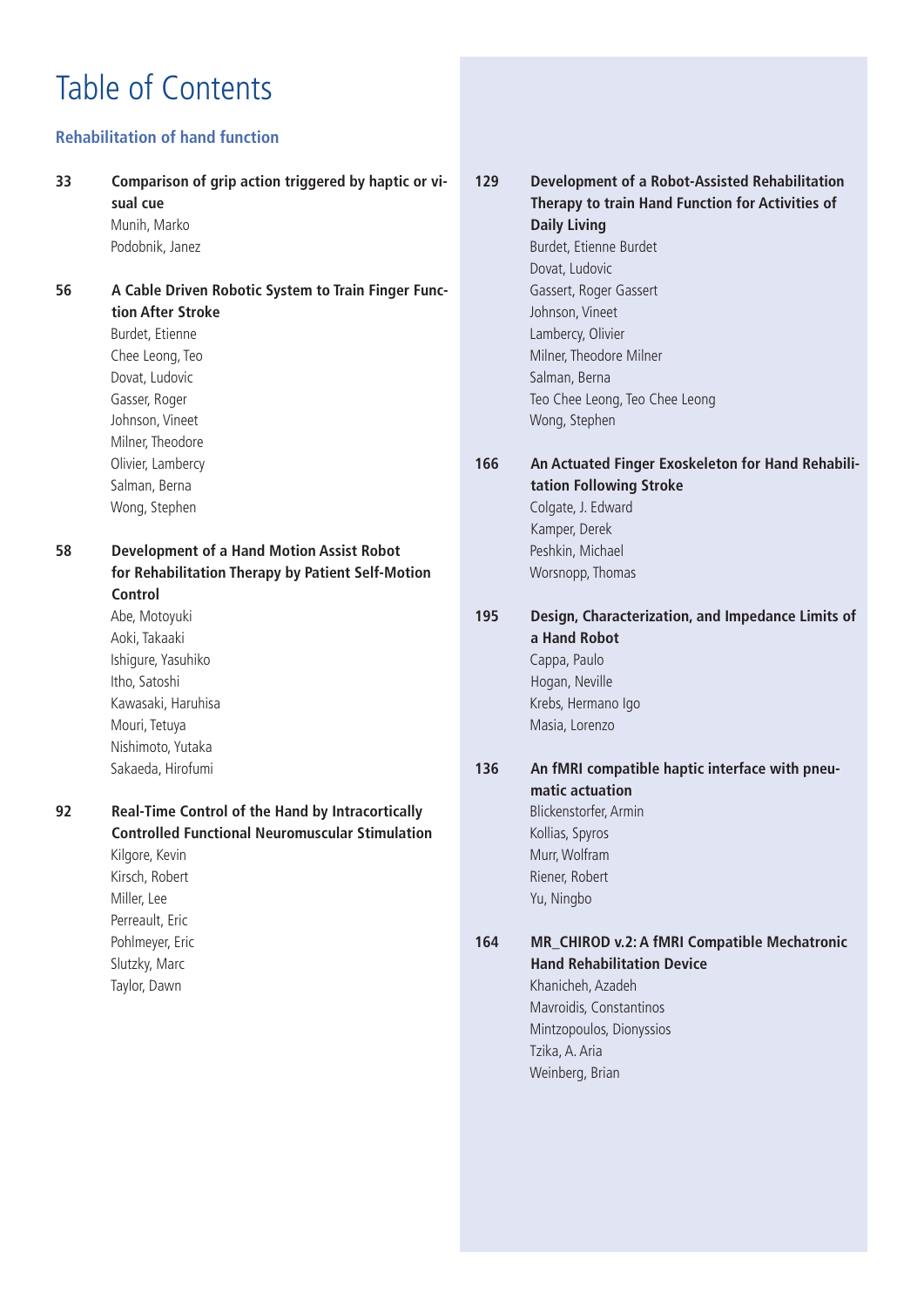### **Touch sensing for neurocontrolled presthetic hands**

- **86 Optoelectronic-Based Flexible Contact Sensor for Prosthetic Hand Applications** Carrozza, Maria Chiara Persichetti, Alessandro Vecchi, Fabrizio **105 Classification of EMG signals through wavelet analysis and neural networks for controlling an active hand prosthesis** Gini, Giuseppina Arvetti, Matteo Folgheraiter, Michele **108 Development of a Multifunctional Cosmetic Prosthetic Hand** Kargov, Artem Klosek, Heinrich Oberle, Reinhold Pylatiuk, Christian Roessler, Wolfgang Schulz, Stefan Werner, Tino **116 Brain-Computer Interface for a Prosthetic Hand Using Local Machine Control and Haptic Feedback** Acharya, Soumyadipta Aggarwal, Vikram Chatterjee, Aniruddha Cho, Yoonju Orourke, Brandon Ramos Murguialday, Ander
	- Rasmussen, Robert Thakor, Nitish V.

#### **128 Wireless Temperature Sensing Cosmesis for Prostheses**

Cho, Yoonju Folowosele, Fopefolu Liang, Kelvin Miller, Brian Thakor, Nitish

#### **Neural interfaces for the control of robotic artefacts**

### **182 Peripheral Nerve Signals for Neural Control**

Durand, Dominique Tesfayesus, Wondimeneh Yoo, Paul

**85 Adaptive Shared Control of a Brain-Actuated Simulated Wheelchair** Ferrez, Pierre Lew Yi Lee, Eileen Milla'n, José del R. Moles, Ferran Galan Nuttin, Marnix Philips, Johan van Brussel, Hendrik

**103 On the control of axonal outgrowing for the development of new sieve interfaces** Carpaneto, Jacopo Ciofani, Gianni

Dario, Paolo Menciassi, Arianna Micera, Silvestro Navarro, Xavier Raffa, Vittoria Sergi, Pier Nicola

Vanacker, Gerolf

**123 Neurobiological evaluation of thin-film longitudinal intrafascicular electrodes as a peripheral nerve interface** Koch, Klaus Lago, Natalia Micera, Silvestro Navarro, Xavier Poppendieck, Wigand Vivó, Meritxell Yoshida, Ken

### **186 Development of neural interfaces for chronic use in neuromotor prosthetics** Gage, Gregory J. Kipke, Daryl R. Marzullo, Timothy C. Purcell, Erin K.

Seymour, John P. Subbaroyan, Jeyakumar

**137 Low level control in a semi-autonomous rehabilitation robotic system via a Brain-Computer Interface** Friman, Ola Gräser, Axel Lüth, Thorsten Ojdanic, Darko Prenzel, Oliver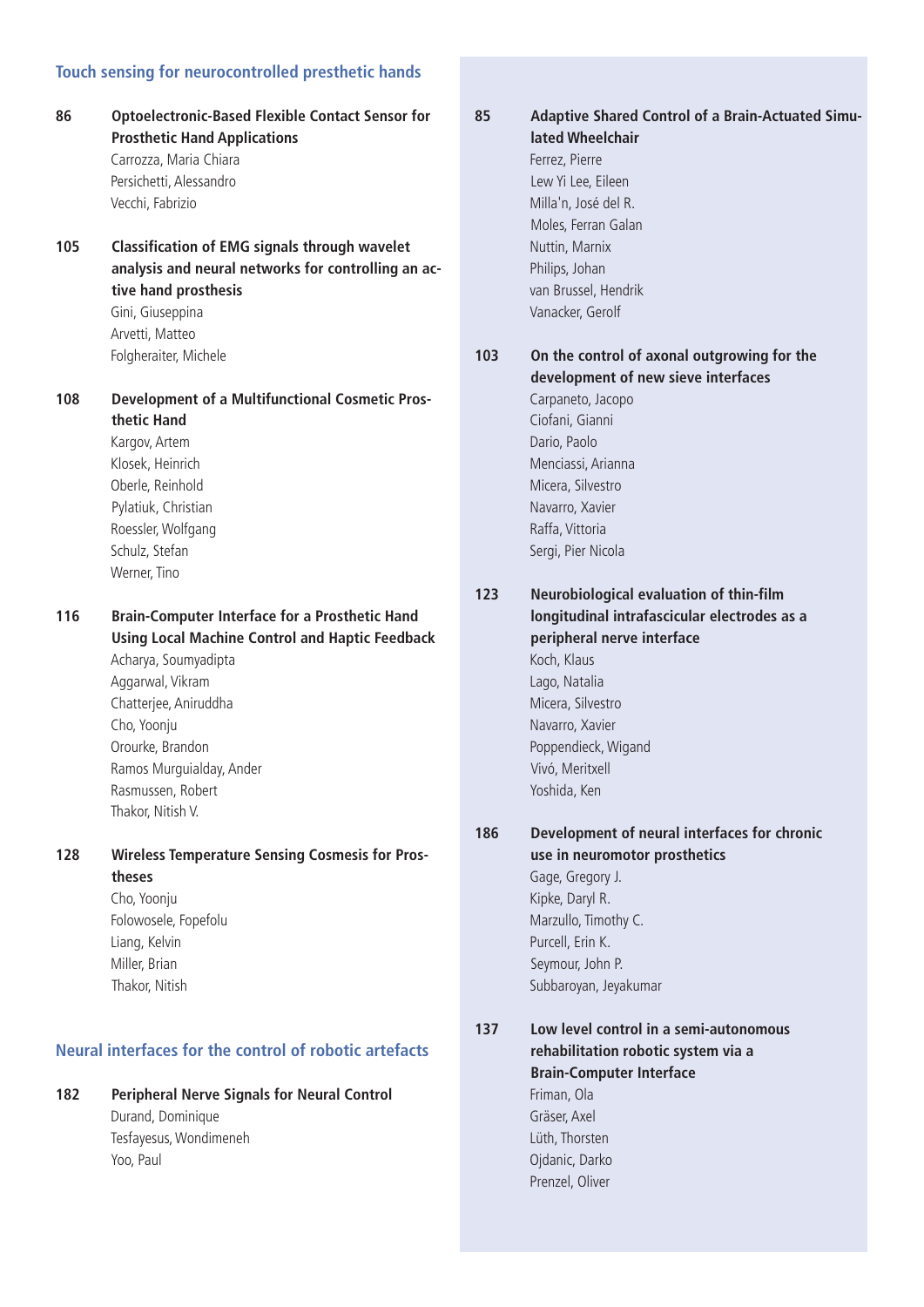**161 Recording experience with the thin-film Longitudinal Intra-Fascicular Electrode, a multichannel peripheral nerve interface** Citi, Luca Koch, Klaus Peter Kurstjens, Mathijs Micera, Silvestro Yoshida, Ken **Robotic wheelchairs 30 Applying a 3DOF Orientation Tracker as a Human-Robot Interface for Autonomous Wheelchairs** Frese, Udo Mandel, Christian Röfer, Thomas **47 Torque sensor free power assisted wheelchair** Holmberg, Ulf Johansson, Jonas Petersson, Daniel **48 Assisted control mode for a smart wheelchair** Bourhis, Guy Sahnoun, M'hamed **80 Omni-directional wheelchair in reality and virtuality** Evans, Nina Gibbs, Christopher Hillman, Michael **115 Evaluation of the Collaborative Wheelchair Assistant System** Burdet, Etienne Chee Leong, Teo Rebsamen, Brice Zeng, Qiang **174 Development of Vision-Based Navigation for a Robotic Wheelchair** Bailey, Matt Chanler, Andrew Maxwell, Bruce Micire, Mark Tsui, Katherine Yanco, Holly **183 Controlling a wheelchair using a BCI with low information transfer rate** Ang, Marcelo Burdet, Etienne Guan, Cuntai Laugier, Christian Rebsamen, Brice Teo, Chee Leong Zeng, Qiang **198 MOVEMENT in progress** Edelmayer, Georg Eimramhof, Peter Gelderblom, Gert Jan Huntemann, Alexander Kronreif, Gernot **Robot Aided Identifcation of Neuromuscular Properties 28 Passive Wrist Joint Impedance in Flexion Extension and Abduction Adduction** Krebs, Hermano Igo Rijnveld, Niek **77 Measurement of Human Ankle Stiffness Using the Anklebot** Forrester, Larry Hogan, Neville Judkins, Timothy Khanna, Ira Krebs, Hermano Macko, Richard Patterson, Shawnna Roy, Anindo **102 Effects of Visual and Proprioceptive Motion Feedback on Human Control of Targeted Movement** Gurari, Netta Kuchenbecker, Katherine J. Okamura, Allison M. **112 Reduced Power: how to evoke low bandwidth motion control behaviour while estimating full bandwidth admittance** Abbink, David Mugge, Winfred Van der Helm, Frans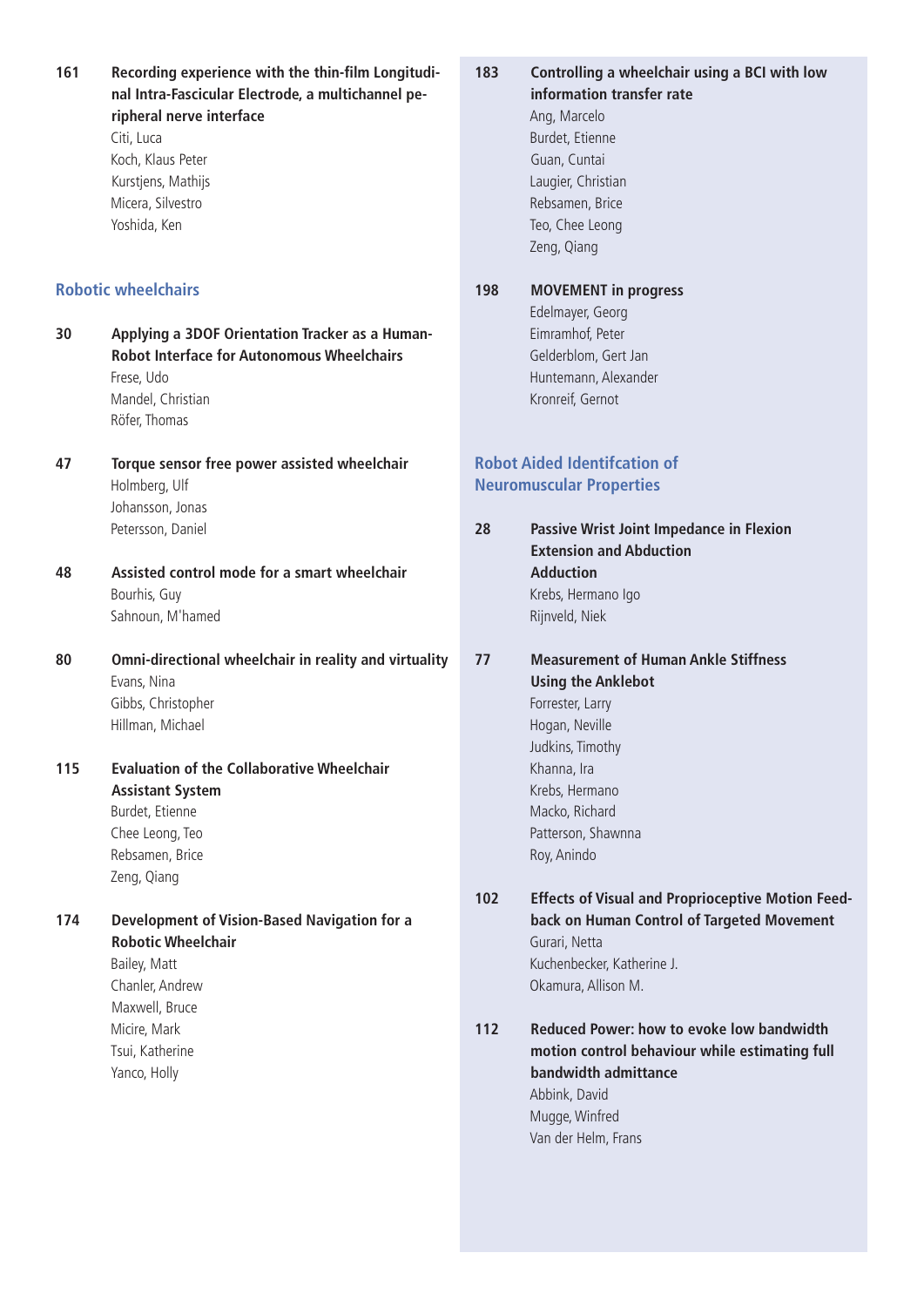**120 Determination of pathological clonus characteristics using a haptic ankle manipulator** Arendzen, Hans de Groot, Jurriaan de Vlugt, Erwin Meskers, Carel van der Helm, Frans Wisman, Wessel **169 A Tele-Assessment System for Evaluating Arm Impairments in Patients with Neurological Disorders** Park, Hyung-Soon Ren, Yupeng Wu, Yi-Ning Zhang, Li-Qun **191 Detecting asymmetries in balance control with system identification: first experimental results from above knee amputees** Nederhand, Mark van Asseldonk, Edwin van der Kooij, Herman **125 Identification of Human Gait using Fuzzy Inferential Reasoning** Brower, Richard David Ceberio, Martine Nava, Patricia Sarkodie-Gyan, Thompson Yu, Huiying **126 Determination of Human Gait Phase Using Fuzzy Inference** Brower, Richard Ceberio, Martine MacDonald, Chad Sarkodie-Gyan, Thompson Smith, Darla

#### **Human-robot interfaces**

**62 Human-robot interface with anticipatory characteristics based on Laban Movement and Bayesian models** Dias, Jorge Rett, Jörg

**69 A 6-DOF Rehabilitation Support System for Upper Limbs including Wrists "Robotherapist" with Physical Therapy** Furusho, Junji Jin, Ying Kikuchi, Takehito Morita, Tomoko Oda, Kunihiko Ohyama, Yuuki Shichi, Naoto **71 Behavior-Based Path Modification for Shared Control of Robotic Walking Aids** Graf, Birgit Schraft, Rolf D. **76 Pathological Sit-To-Stand Models for Control of a**

**Rehabilitation Robotic Device** Gas, Bruno Pasqui, Viviane Saint-Bauzel, Ludovic Zarader, Jean-Luc

**190 Motility Evaluation of a Novel Overground Functional Mobility Tool for Post Stroke Rehabilitation** Brown, David Colgate, J. Edward Crombie, Gwen Lewis, Ela Makhlin, Alex Patton, James Peshkin, Michael Santos, Julio

#### **Human Motion Analysis and Neurorehabilitation**

**146 Joint Moments Exhibited by Chronic Stroke Subjects While Walking with a Prescribed Physiological Gait Pattern** Hidler, Joseph Neckel, Nathan Nichols, Diane

**154 Comparison of Neurosensorimotor Adaptation Under Kinematic and Dynamic Distortions** Carignan, Craig Contreras-Vidal, Jose L. Tang, Jonathan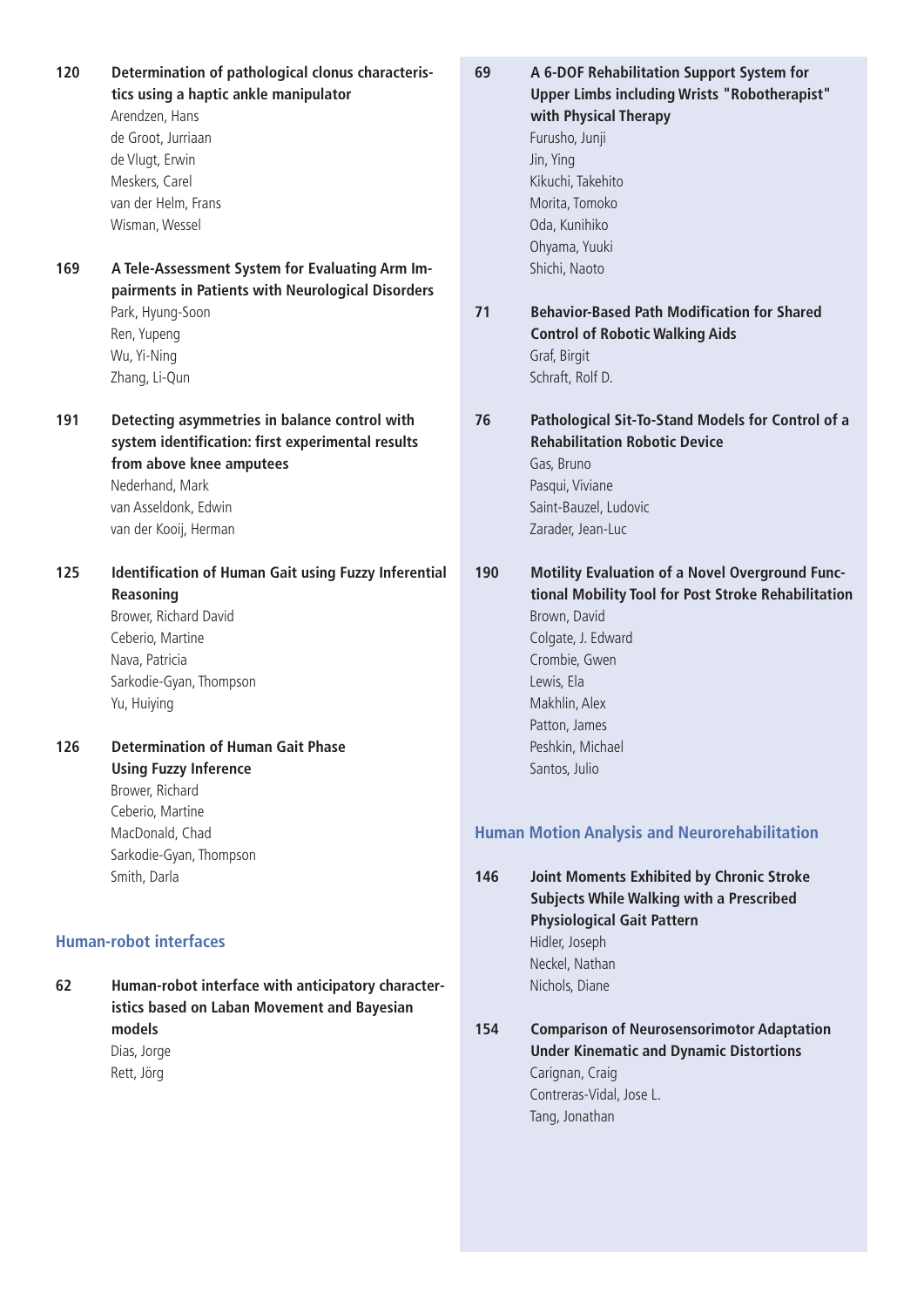**163 A novel experimental setup combining EEG and robotics to investigate brain activity driving controlled reaching movements in chronic stroke survivors**

Chen, Albert Dewald, Julius Yao, Jun

**165 ACT3D exercise targets gravity-induced discoordination and improves reaching work area in individuals with stroke** DeMott, Tobey

> Dewald, Julius Ellis, Michael Sukal, Theresa

- **172 Usage of the ACT3D Robot in a Brain Machine Interface for Hand Opening and Closing in Stroke Survivors** Dewald, Julius Sheaf, Clay Yao, Jun
- **176 Use of the ACT3D System to Evaluate Synergies in Children with Spastic Hemiparetic Cerebral Palsy: A Pilot Study** Dewald, Julius

Krosschell, Kristin Sukal, Theresa

- **180 Developing An Intelligent Robotic Arm for Stroke Rehabilitation** Park, Hyung-Soon Ren, Yupeng Zhang, Li-Qun
- **196 Learning-based methods for the analysis of intralimb-coordination and adaptation of locomotor patterns for cerebellar patients** Giese, Martin Ilg, Winfried Röhrig, Rebecca Thier, Peter
- **199 Dynamically Removing Partial Body Mass using Acceleration Feedback for Neural Training** Ma, Ou Sarkodie-Gyan, Thompson
- **124 Design of a 3 DOF Robotic System for use in Neurorehabilitation** Jensen, Kirt James Sarkodie-Gyan, Thompson
- **125 Identification of Human Gait using Fuzzy Inferential Reasoning** Brower, Richard David Ceberio, Martine Nava, Patricia
	- **126 Determination of Human Gait Phase Using Fuzzy Inference** Brower, Richard Ceberio, Martine MacDonald, Chad Sarkodie-Gyan, Thompson Smith, Darla

Sarkodie-Gyan, Thompson

Yu, Huiying

- **127 Automated Interpretable Membership Functions in Human Gait** Betancourt, Benjamin Gorripati, Sandhya Kong, Pui Wah Sarkodie-Gyan, Thompson
- **139 Analysis of the Fugl-Meyer Outcome Measures Assessing the Effectiveness of Robot-Mediated Stroke Therapy** Amirabdollahian, Farshid Harwin, William Loureiro, Rui

## INT1

- **14 Smooth Human-Robot Interaction in Robot-Assisted Rehabilitation** Erol, Duygun Sarkar, Nilanjan
- **75 Vision Based Interface and Control of Assistive Mobile Robot System** Komeda, Takashi Koyama, Hiroyuki Takagi, Motoki Takahashi, Yoshiyuki Yamamoto, Shinichiro
- **94 Improvement of Fail-Safe Components for Rehabilitation Robots** Ohara, Takehiro Tejima, Noriyuki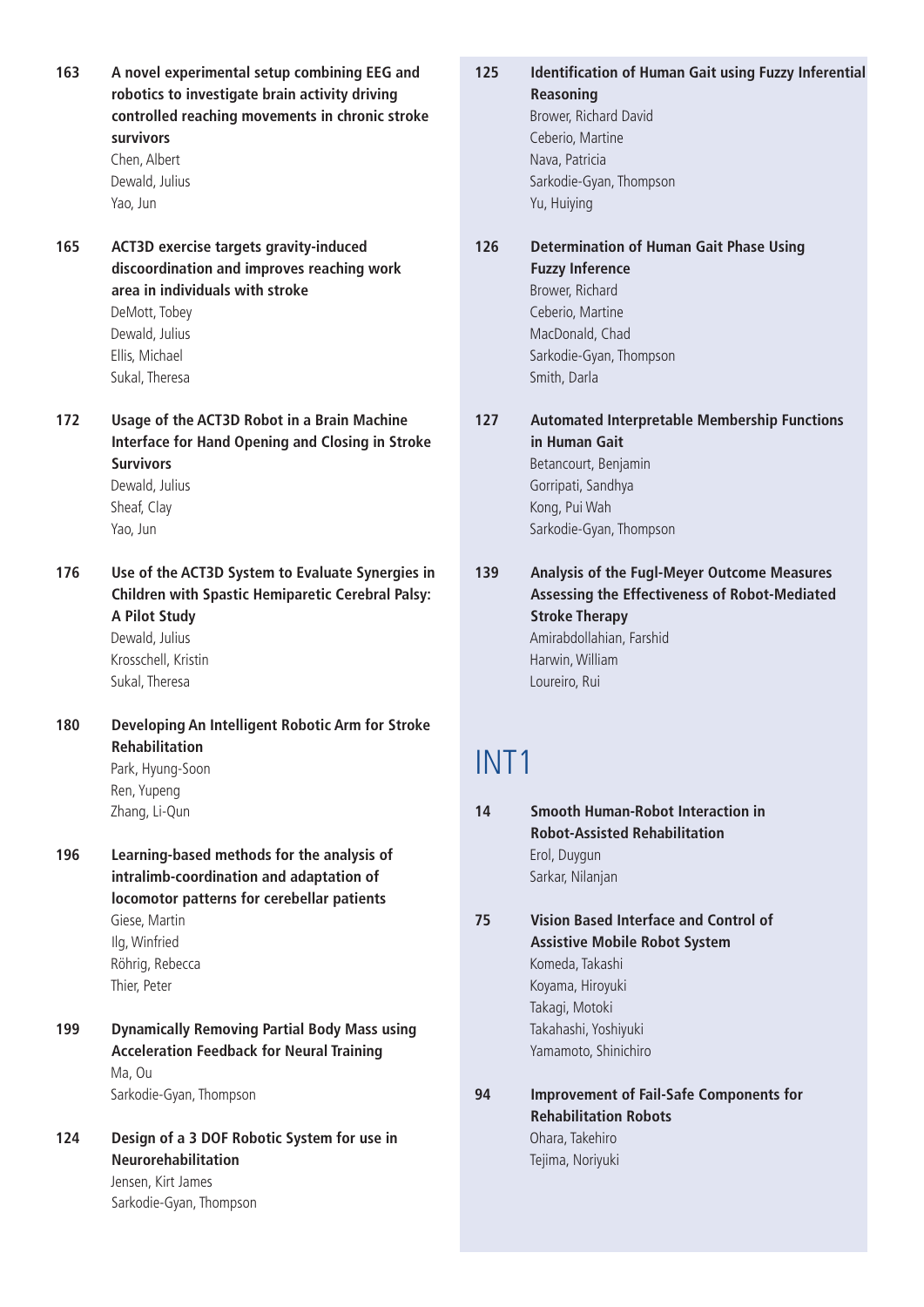**170 Biomimetic Tactile Sensor for Control of Grip** Johansson, Roland Loeb, Gerald Popovic, Djordje Santos, Veronica Wettels, Nicholas

**59 Muscle Synergies in Chronic Stroke during a Robot-Assisted Wrist Training**

> Hu, XiaoLing Liu, K. H. Lo, I. H. Song, Rong Tong, Kaiyu Zheng, XiuJuan

**61 Initial patient testing of iPAM a robotic system for stroke rehabilitation** Bhakta, ABipin Cozens, Alastair Culmer, Peter Jackson, Andrew Levesley, Martin Makower, Sophie Mon Williams, Mark Richardson, Robert

**95 Increased range of motion and decreased muscle activity during maximal reach with gravity compensation in stroke patients** Hermens, Hermie

> IJzerman, Maarten Jannink, Michiel Prange, Gerdienke Stienen, Arno van der Kooij, Herman

**39 Exoskeleton design for functional rehabilitation in patients with neurological disorders and stroke** Bureau, Maxime Eizmendi, Gorka Medina, Josep Olaiz, Edurne

Perez, Maria Zabaleta, Haritz

**34 Using a Robotic Gait Orthosis as Haptic Display** Guidali, Marco Riener, Robert von Zitzewitz, Joachim Wellner, Mathias

**187 The WILMER Elbow Orthosis** Plettenburg, Dick H.

**44 Application of inertial sensors in rehabilitation robotics** Brunetti, Fernando

Miranda, J.A. Moreno Sastoque, Juan Camilo Pons Rovira, José Luis Rocon de Lima, Eduardo Ruiz Olaya, Andrés Felipe

**204 A genetic algorithm to optimum dynamic performance of industrial robots in the conceptual design phase** Fadaei, Alireza Jafari, Amir Safavi, Mohsen

**26 Control of a regenerative braking powered ankle foot orthosis** 

> Fleeger, Jennifer Hitt, Joesph K. Oymagil, A. Mehmet Sugar, Thomas Biard, Nicolas Chalubert, Gerard Desert, Jean-Fancois Laffont, Isabelle Leroux, Christophe Schmutz, Sophie

- **188 Recent Developments of the HLPR Chair** Albus, James Bostelman, Roger Chang, Tommy
- **144 Reach & Grasp Therapy: Design and Control of a 9-DOF Robotic Neuro-rehabilitation System** Harwin, William Loureiro, Rui

**25 Quasi-3-DOF Rehabilitation System for Upper Limbs: Its Force-Feedback Mechanism and Software for Rehabilitation** Fukushima, Kazuki Furusho, Junji Inoue, Akio Kikuchi, Takehito Oda, Kunihiko

Xinghao, Hu

### **193 Optimized artificial muscles for an inherently safe robotic arm** Herder, Just L.

Surentu, Johan Tuijthof, Gabrielle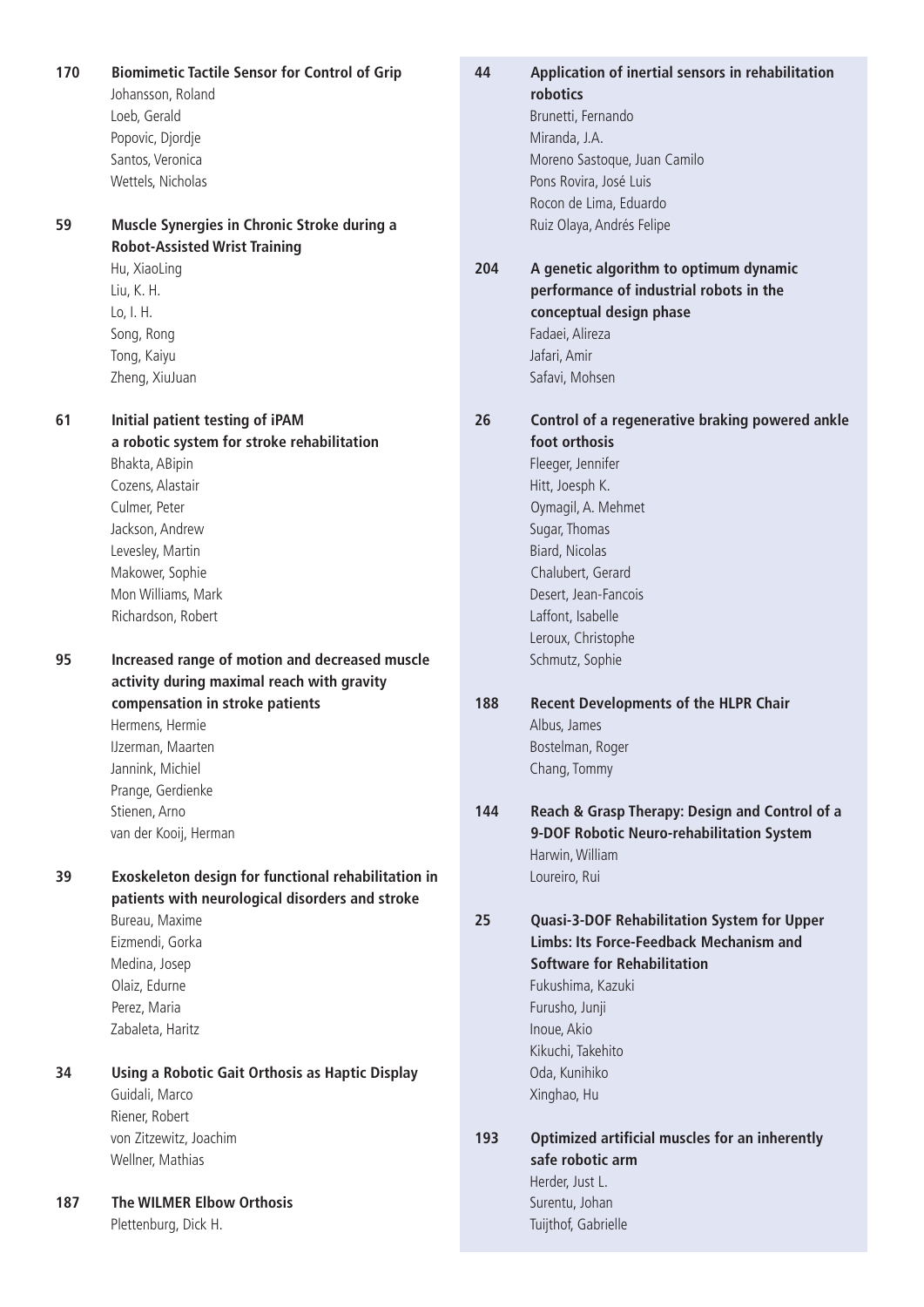**175 Design of a Virtual Reality-Based System For Hand and Arm Rehabilitation**

> Adamovich, Sergei Fluet, Gerry Merians, Alma Qiu, Qinyin Talati, Binny

- **13 Stepping-in-Place Training in Virtual Environment** Bajd, Tadej Koritnik, TomaÏ Munih, Marko
- **140 Haptic Device System for Upper Limb Motor and Cognitive Function Rehabilitation : Grip Movement Comparison of Normal Subjects and Stroke Patients** Ito, Yuko Komeda, Takashi Lee, Hokyoo Takahashi, Yoshiyuki Terada, Takafumi
- **107 Concept and simulation of "Sys-Rééduc": Closed Muscular Chain Lower Limbs Rehabilitation Device** Guelton, Kevin Leteneur, Sébastien Seddiki, Lynda Zaytoon, Janan
- **190 Motility Evaluation of a Novel Overground Functional Mobility Tool for Post Stroke Rehabilitation** Brown, David Colgate, J. Edward Crombie, Gwen Lewis, Ela Makhlin, Alex Patton, James Peshkin, Michael Santos, Julio
- **124 Design of a 3 DOF Robotic System for use in Neurorehabilitation** Jensen, Kirt James Sarkodie-Gyan, Thompson
- **196 Learning-based methods for the analysis of intralimb-coordination and adaptation of locomotor patterns for cerebellar patients** Giese, Martin Ilg, Winfried Röhrig, Rebecca Thier, Peter
- **163 A novel experimental setup combining EEG and robotics to investigate brain activity driving controlled reaching movements in chronic stroke survivors** Chen, Albert Dewald, Julius Yao, Jun
- **102 Effects of Visual and Proprioceptive Motion Feedback on Human Control of Targeted Movement** Gurari, Netta Kuchenbecker, Katherine J. Okamura, Allison M.
- **28 Passive Wrist Joint Impedance in Flexion Extension and Abduction Adduction** Krebs, Hermano Igo Rijnveld, Niek
- **166 An Actuated Finger Exoskeleton for Hand Rehabilitation Following Stroke** Colgate, J. Edward Kamper, Derek Peshkin, Michael Worsnopp, Thomas

**56 A Cable Driven Robotic System to Train Finger Function After Stroke** Burdet, Etienne Chee Leong, Teo Dovat, Ludovic Gasser, Roger Johnson, Vineet Milner, Theodore Olivier, Lambercy Salman, Berna Wong, Stephen

### POD1 Therapy

**81 Task-Orientated Biofeedback System for the Rehabilitation of the Upper Limb** Caldwell, Darwin

Kousidou, Sophia Smith, Christine Tsagarakis, Nikolaos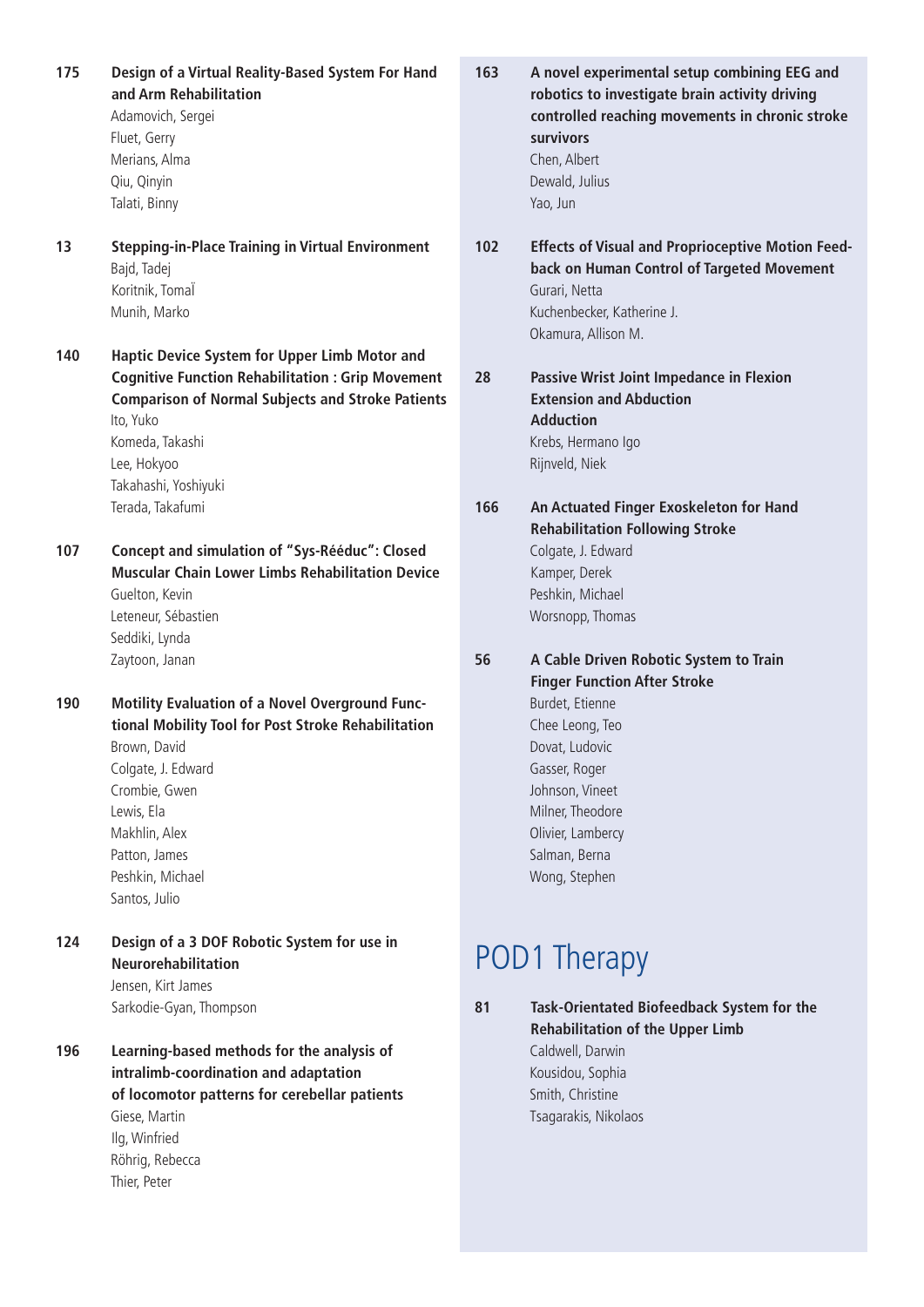- **113 Intuitive human interactive with an arm robot for severely handicapped people A One Click approach** Dune, claire Leroux, christophe Marchand, Eric
- **136 An fMRI compatible haptic interface with pneumatic actuation** Blickenstorfer, Armin Kollias, Spyros Murr, Wolfram Riener, Robert Yu, Ningbo
- **90 Methods for Evaluating and Improving Interlimb Coordination for Bimanual Robotic Therapy after Stroke** Johnson, Michelle J.

Wang, Sarah

- **36 Development of a Systems Architecture for Robot-Aided Telerehabilitation** Colombo, Roberto
	- Delconte, Carmen Mazzone, Alessandra Minuco, Giuseppe Pisano, Fabrizio

### POD2 Assistive

**89 Design and Construction of a Robotic Gripper for Activities of Daily Living for people with Disabilities** Alqasemi, Redwan

Dubey, Rajiv Mahler, Sebastian

- **179 The SDM Hand as a Prosthetic Terminal Device: A Feasibility Study** Dollar, Aaron Howe, Robert
- **147 Grasp force optimization in the design of an underactuated robotic hand** Plettenburg, Dick

Schuurmans, Jasper van der Helm, Frans van der Linde, Richard

- **54 Progress Towards the Development of a Highly Functional Anthropomorphic Transhumeral Prosthesis** Fite, Kevin Goldfarb, Michael Mitchell, Jason Shen, Xiangrong Wait, Keith Withrow, Thomas
- **86 Optoelectronic-Based Flexible Contact Sensor for Prosthetic Hand Applications** Carrozza, Maria Chiara Persichetti, Alessandro Vecchi, Fabrizio

### INT2

- **17 Real-time Intent Recognition for a Powered Knee and Ankle Transfemoral Prosthesis** Goldfarb, Michael Varol, Huseyin Atakan
- **27 Robot grasping of unknown objects, description and validation of the function with quadriplegic people** Leroux, Christophe Laffont, Isabelle Biard, Nicolas Schmutz, Sophie Desert, Jean-Fancois
- **31 Walking Phase Recognition for People with Lower Limb Disability** Bien, Jzeungnam Han, Jeong-Su Jang, Hyoyoung Jung, Jin-Woo Kim, Heon-Hui Lee, Sang Wan Yi, Taeyoub

**40 A Robust Control Concept for Robotic Ankle Gait Assistance** Hollander, Kevin

Sugar, Thomas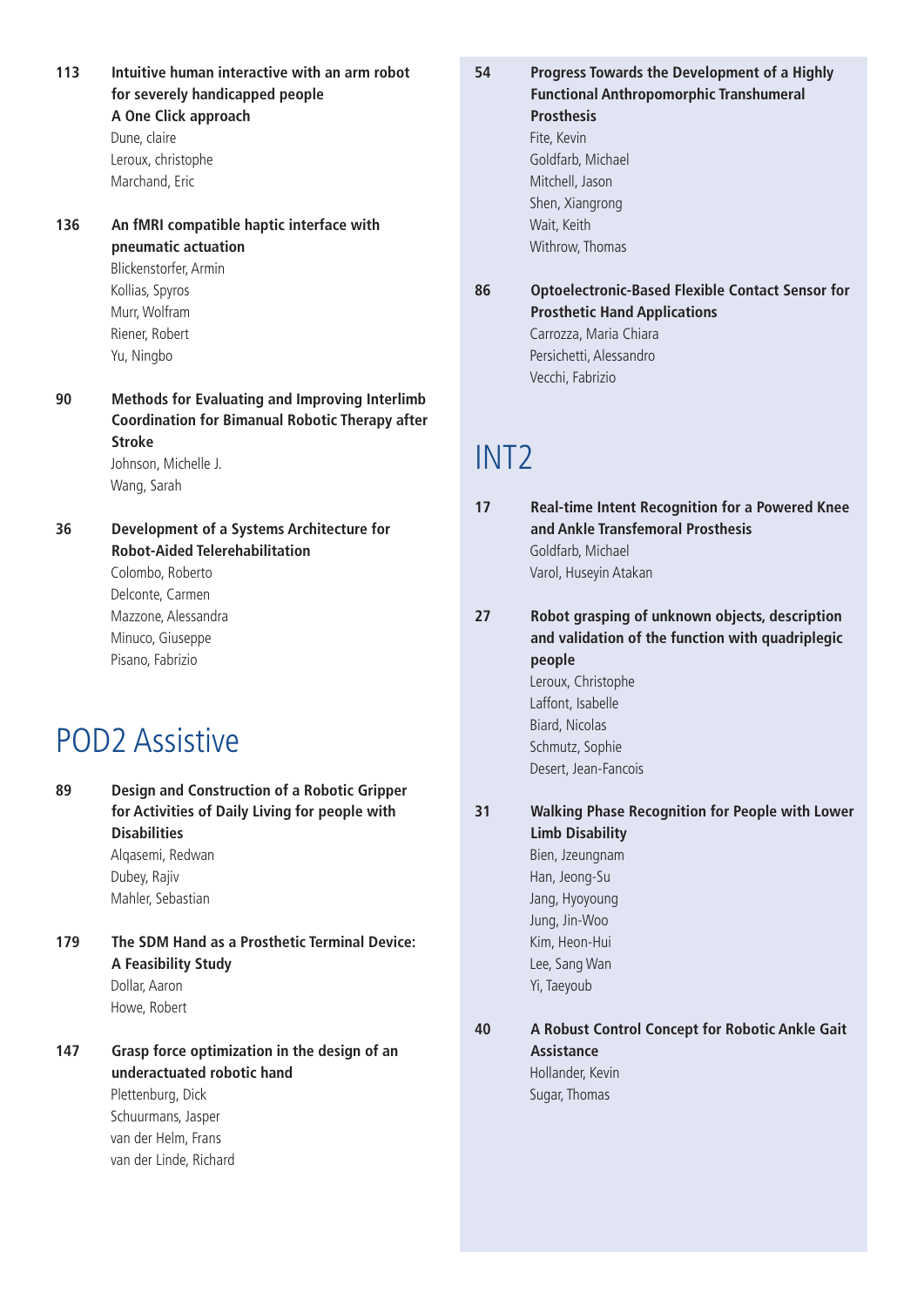**29 Basic Research on the Upper Limb Patient Simulator Adachi, Yoshitaka** Fujisawa, Tomohiro Inoue, Kaoru Kawakami, Yukio Komeda, Takashi Lee, Hokyo Takagi, Motoki Takahashi, Yoshiyuki Terada, Takahumi **98 Adaptation in velocity dependent force fields: a comparison between young and elderly subjects** Carrozza, MariiaChiara Cesqui, Benedetta macri, Giovanna Micera, Silvestro Monaco, Vito **96 Reduction of muscle activity during repeated reach and retrieval with gravity compensation in stroke patients** Hermens, Hermie Ijzerman, Maarten Jannink, Michiel Kruitbosch, Hans Maarten Prange, Gerdienke Stienen, Arno van der Kooij, Herman **109 Robotic Gait Trainer Reliability and Stroke Patient Case Study** Balasubramanian, Sivakumar He, Jiping Sugar, Thomas Ward, Jeffrey **130 Harmonic Analysis for Evaluating Circular Locus of the Tracking Exercise** Imado, Keiji Ohnishi, Kengo **35 Development of Shear Type Compact MR Brake for the Intelligent Ankle-Foot Orthosis and Its Control** Akazawa, Yasushi Furusho, Junji Hashimoto, Yasunori Ikeda, Kenichi Kakehashi, Taigo Kikuchi, Takehito Morimoto, Shouji Nakagawa, Akio Tokuda, Miwa Tomiyama, Hiroki

**52 Active Impedance Control of a Lower-Limb Assistive Exoskeleton** Aguirre-Ollinger, Gabriel Colgate, Edward Goswami, Ambarish Peshkin, Michael **202 Development of a Mobile Arm Support (Armon):**

- **Design Evolution and Preliminary User Experienc**e de Haan, Eelke Herder, Just Mastenbroek, Bianca van den Berg, Mieke
- **38 Combined position and force control for a robot manipulator** Sijs, Joris
- **55 Maximizing Manipulation Capabilities for People with Disabilities Using a 9-DoF Wheelchair-Mounted Robotic Arm System** Alqasemi, Redwan Dubey, Rajiv
- **179 The SDM Hand as a Prosthetic Terminal Device: A Feasibility Study** Dollar, Aaron Howe, Robert
- **157 Selective control of a subtask of walking in a robotic gait trainer(LOPES)** Ekkelenkamp, Ralf van Asseldonk, Edwin van der Helm, Frans van der Kooij, Herman Veneman, Jan
- **57 Design of a forearm rehabilitation robot** Ju, Ming-Shaung Kung, Pin-Cheng Lin, Chou-Ching K.

**60 Myoelectrically Controlled Robotic System That Provide Voluntary Mechanical Help for Persons after Stroke** Hu, XiaoLing Song, Rong Tong, Kaiyu Zheng, XiuJuan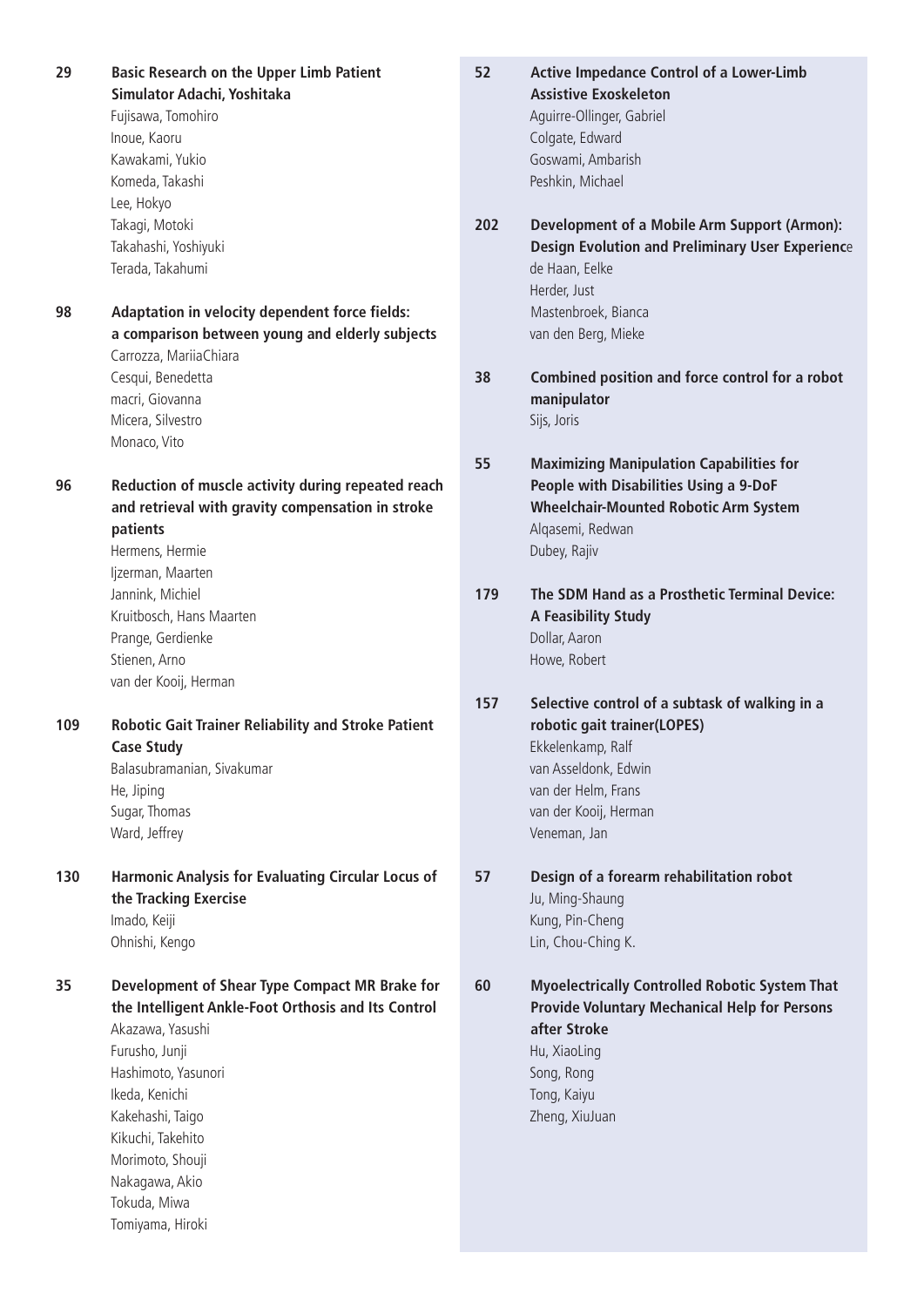- **43 Task Based Kinematic Design of a Serial Robot for the Treatment of Vestibular Lithiasis** Berselli, Giovanni Modugno, Giovanni Carlo Vassura, Gabriele
- **66 Integration of an Intelligent Decision Support System and a Robotic Haptic Device for Eye-Hand Coordination Therapy** Dubey, Rajiv Edwards, Sandra Gottipati, Ramakrishna Grantner, Janos Haskin, Jill Janiak, Dana Pernalete, Norali
- **168 Design and Development of a Haptic Peg-Board Exercise for the Rehabilitation of People with Multiple Sclerosis** Louca, Loucas

Xydas, Evagoras

- **198 MOVEMENT in progress** Edelmayer, Georg Eimramhof, Peter Gelderblom, Gert Jan Huntemann, Alexander Kronreif, Gernot
- **115 Evaluation of the Collaborative Wheelchair Assistant System** Burdet, Etienne Chee Leong, Teo

Rebsamen, Brice Zeng, Qiang

**127 Automated Interpretable Membership Functions in Human Gait** Betancourt, Benjamin

> Gorripati, Sandhya Kong, Pui Wah Sarkodie-Gyan, Thompson

**180 Developing An Intelligent Robotic Arm for Stroke Rehabilitation** Park, Hyung-Soon

Ren, Yupeng Zhang, Li-Qun

- **165 ACT3D exercise targets gravity-induced discoordination and improves reaching work area in individuals with stroke** DeMott, Tobey Dewald, Julius Ellis, Michael Sukal, Theresa
- **137 Low level control in a semi-autonomous rehabilitation robotic system via a Brain-Computer Interface** Friman, Ola Gräser, Axel
	- Lüth, Thorsten Ojdanic, Darko Prenzel, Oliver

**168 Design and Development of a Haptic Peg-Board Exercise for the Rehabilitation of People with Multiple Sclerosis** Louca, Loucas Xydas, Evagoras

**103 On the control of axonal outgrowing for the development of new sieve interfaces** Carpaneto, Jacopo Ciofani, Gianni Dario, Paolo Menciassi, Arianna Micera, Silvestro Navarro, Xavier Raffa, Vittoria Sergi, Pier Nicola

### Lab

**72 Rehabilitation robotics in Padua, Italy** Rosati, Giulio Rossi, Aldo

**73 Realization and Evaluation of Assistive Human-Mechatronic Systems with Human-friendly Robotic Agents at HWRS-ERC** Bien, Z. Zenn Chang, Pyung-Hun Do, Jun-Hyeong Lee, Hyong-Euk Park, Sang Hyun Park, Kwang-Hyun Park, Sukhoon Yoon, Yong-San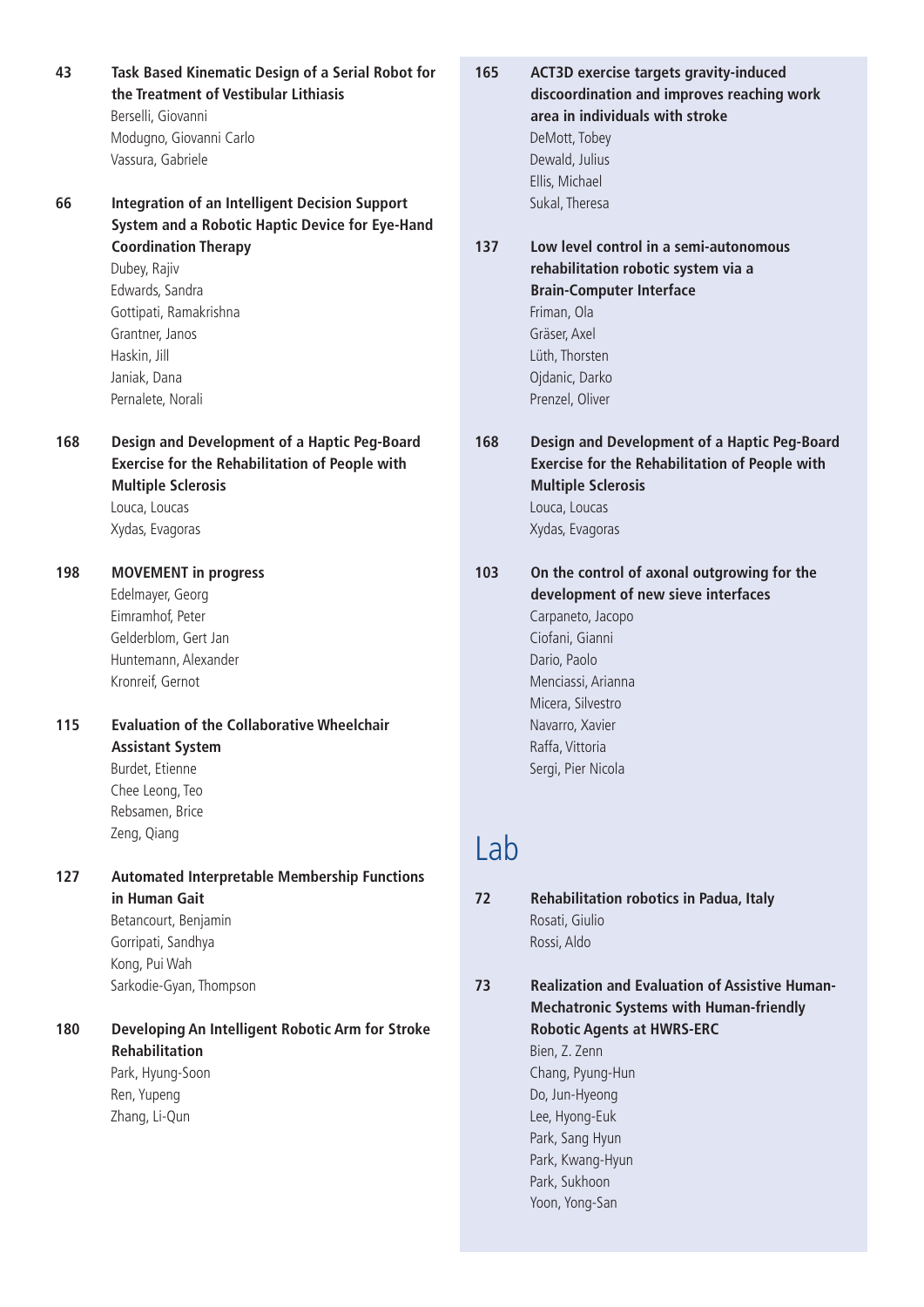### INT3

**101 Analysis and synthesis of human and machine motion at UL FE**

Bajd, Tadej Inkelj, Justin Kamnik, Roman Koritnik, TomaÏ Kurillo, Gregorij Mali, Uro‰ Miheli, MatiaÏ Munih, Marko Perdan, Jernej Podobnik, Janez Veber, Mitja

**114 Researh on Rehabilitation Engineering at ARTS Lab, Scuola Superiore Sant'Anna, Pisa, Italy**

Beccai, Lucia Carpaneto, Jacopo Carrozza, Maria Chiara Dario, Paolo Laschi, Cecilia Mazzoleni, Stefano Micera, Silvestro Odetti, Luca Pisetta, Andrea Roccella, Stefano Vecchi, Fabrizio

**184 Some Key Problems for Robot-Assisted Movement Therapy Research: A Perspective from the University of California at Irvine** Bobrow, James E. Galvez, Jose A. Marchal, Laura Reinkensmeyer, David J. Wolbrecht, Eric T.

- **192 The Delft Laboratory for Neuromuscular Control: Haptic Robots for the Identification of Neuro-Muscular Control** de Vlugt, Erwin Schouten, Alfred van der Helm, Frans
- **201 Exoskeletons for Gait Assistance and Training of the Movement** Agrawal, Sunil

**148 Decomposition-Based Control for a Powered Knee and Ankle Transfemoral Prosthesis** Goldfarb, Michael Varol, Huseyin Atakan

- **148 Decomposition-Based Control for a Powered Knee and Ankle Transfemoral Prosthesis** Goldfarb, Michael Varol, Huseyin Atakan
- **158 Characterization of a New Type of Dry Electrodes for Long-Term Recordings of Surface-Electromyogram** Dario, Paolo Garcia, Gonzalo A. Hoffmann, Klaus-Peter Micera, Silvestro Ruff, Roman Zaccone, Franco
- **111 Single-Trial EEG Classification of Movement Related Potential** Castelo-Branco, Miguel Nunes, Urbano Pires, Gabriel
- **160 Vision-based control of the Manus using SIFT** Liefhebber, Freek
- **133 Evaluation of a VMC for the selective support of gait functions using an exoskeleton** Ekkelenkamp, Ralf van der Kooij, Herman
- **84 Active Leg Exoskeleton (ALEX) for Gait Rehabilitation of Motor-Impaired Patients** Agrawal, Sunil Banala, Sai Scholz, John

**37 Mechanical Design of an Active Knee Orthosis for Gait Rehabilitation** Beyl, Pieter Lefeber, Dirk Naudet, Joris Van Ham, Ronald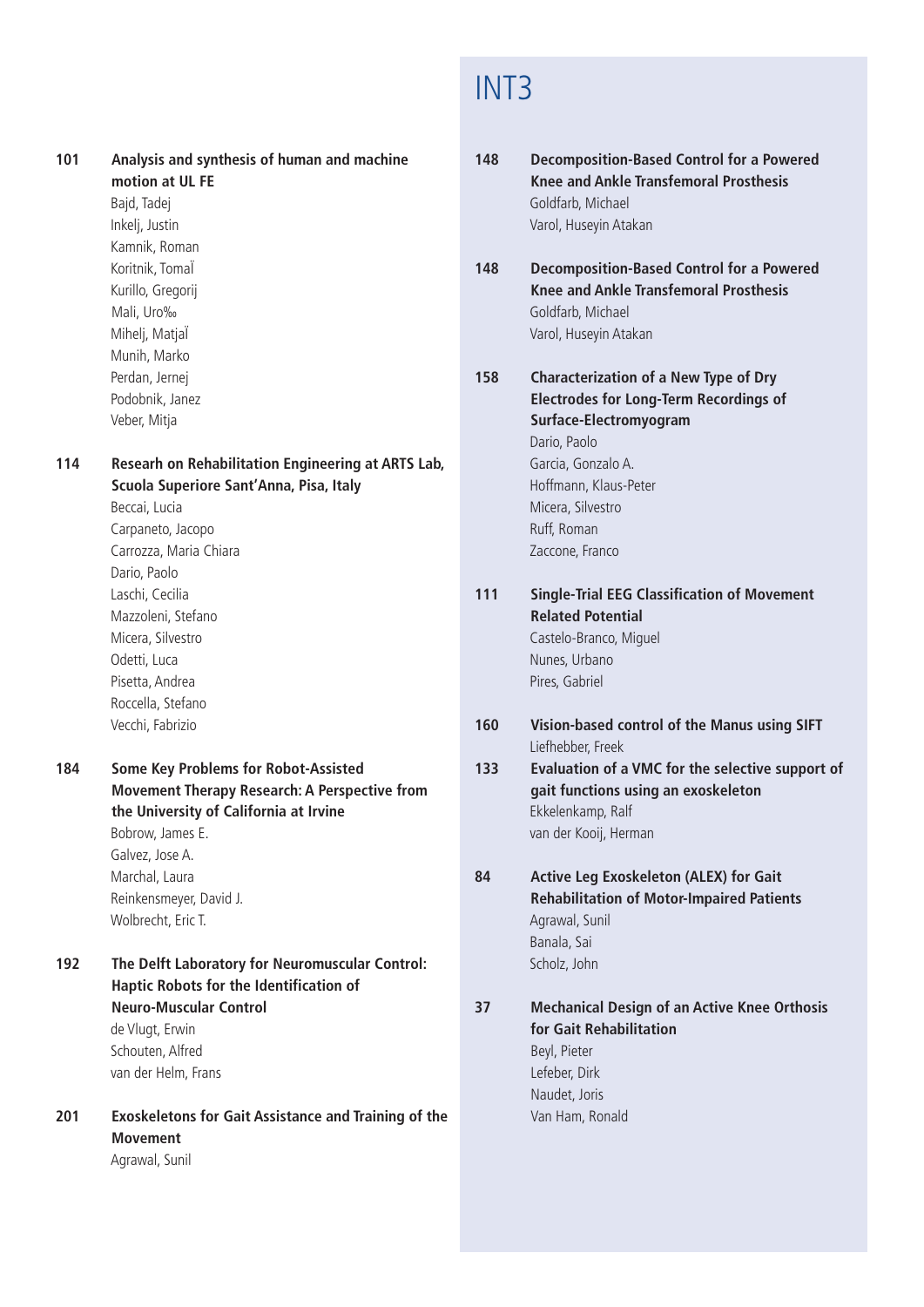**149 Novel Compliant Actuator for Safe and Ergonomic Rehabilitation Robots Design of a Powered Elbow Orthosis** Lefeber, Dirk Naudet, Joris Van Ham, Ronald Vanderborght, Bram Vanderniepen, Innes Versluys, Rino **50 A Fast Motion Planning for a 7DOF Rehabilitation Robot** Axel, Graeser Darko, Ojdanic **70 Designing multimodal interaction for assistive robotic arm** Hariz, Mossaab Mokhtari, Mounir Renouard, Stéphane **106 Simple Obstacle Avoidance Algorithm for Rehabilitation Robots** Römer, G.R.B.E. Stuyt, F.H.A. Stuyt, H.J.A. **150 Complementary Limb Motion Estimation based on Interjoint Coordination: Experimental Evaluation** Buss, Martin Ekkelenkamp, Ralf Vallery, Heike van der Kooij, Herman **100 Passive therapeutic arm for pelvis support during FES supported gait treadmill training a case study** Cikajlo, Imre Obreza, Pavla ?avrin, Rajmond Zlatko Matja, Zlatko **122 Arm rehabilitation with a robotic exoskeleleton in Virtual Reality** Bergamasco, Massimo Borelli, Luigi Carboncini, Maria C. Frisoli, Antonio Marcheschi, Simone Montagner, Alberto Procopio, Caterina Rossi, Bruno Salsedo, Fabio Tolaini, Martina

- **32 ARMin Exoskeleton for Arm Therapy in Stroke Patients** Kiefer, Gabriela Mihelj, Matjaz Müller, Roland Nef, Tobias Perndl, Christina Riener, Robert
	- **67 Development of Ankle Dorsiflexion/Plantarflexion Exercise Device with Passive Mechanical Joint** Homma, Keiko Usuba, Mariko
	- **74 Iterative Learning Synchronization of Robotic Rehabiliation Tasks** Banz, Raphael Duschau-Wicke, Alexander Riener, Robert von Zitzewitz, Joachim
	- **171 Design of a Mobile, Inexpensive Device for Upper Extremity Rehabilitation at Home** Patton, James Peshkin, Michael Sulzer, James
	- **36 Development of a Systems Architecture for Robot-Aided Telerehabilitation** Colombo, Roberto Delconte, Carmen Mazzone, Alessandra Minuco, Giuseppe Pisano, Fabrizio
	- **132 Phonetic Control: A new Approach for Continuous, Non-invasive Device Control Using the Vocal Tract** Hainisch, Reinhard Platz, Michael
	- **153 Dampace: dynamic force-coordination trainer for the upper extremities**

Aalsma, Arthur Hekman, Edsko Jannink, Michiel Prange, Gerdienke Stienen, Arno Van der Helm, Frans van der Kooij, Herman

**71 Behavior-Based Path Modification for Shared Control of Robotic Walking Aids** Graf, Birgit Schraft, Rolf D.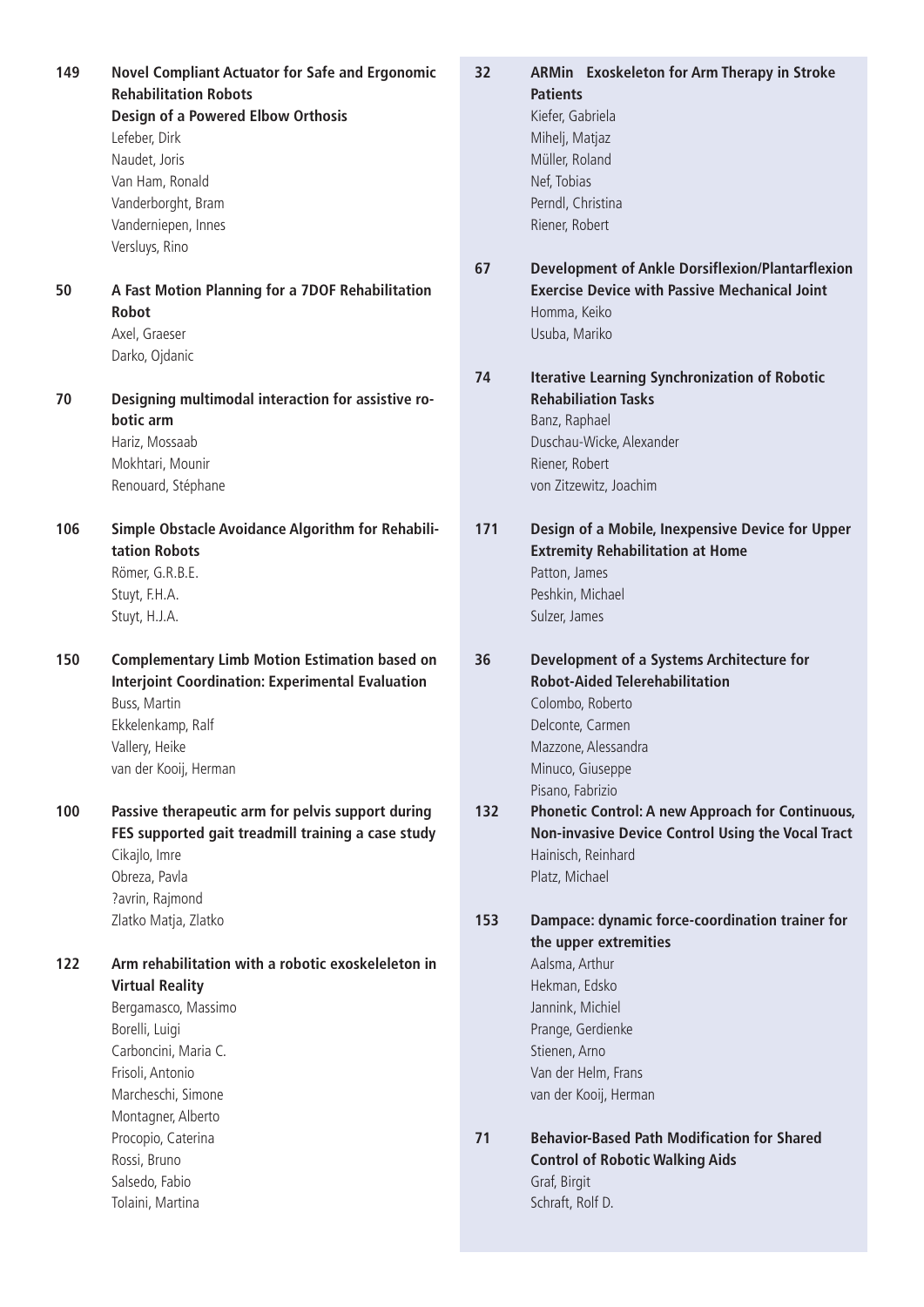**69 A 6-DOF Rehabilitation Support System for Upper Limbs including Wrists "Robotherapist" with Physical Therapy**

Furusho, Junji Jin, Ying Kikuchi, Takehito Morita, Tomoko Oda, Kunihiko Ohyama, Yuuki Shichi, Naoto

**76 Pathological Sit-To-Stand Models for Control of a Rehabilitation Robotic Device** Gas, Bruno Pasqui, Viviane Saint-Bauzel, Ludovic Zarader, Jean-Luc

**199 Dynamically Removing Partial Body Mass using Acceleration Feedback for Neural Training** Ma, Ou Sarkodie-Gyan, Thompson

**172 Usage of the ACT3D Robot in a Brain Machine Interface for Hand Opening and Closing in Stroke Survivors**

> Dewald, Julius Sheaf, Clay Yao, Jun

**176 Use of the ACT3D System to Evaluate Synergies in Children with Spastic Hemiparetic Cerebral Palsy: A Pilot Study** Dewald, Julius

Krosschell, Kristin Sukal, Theresa

**77 Measurement of Human Ankle Stiffness Using the Anklebot**

> Forrester, Larry Hogan, Neville Judkins, Timothy Khanna, Ira Krebs, Hermano Macko, Richard Patterson, Shawnna Roy, Anindo

**169 A Tele-Assessment System for Evaluating Arm Impairments in Patients with Neurological Disorders** Park, Hyung-Soon Ren, Yupeng Wu, Yi-Ning Zhang, Li-Qun

- **120 Determination of pathological clonus characteristics using a haptic ankle manipulator** Arendzen, Hans de Groot, Jurriaan de Vlugt, Erwin Meskers, Carel van der Helm, Frans Wisman, Wessel
- **33 Comparison of grip action triggered by haptic or visual cue** Munih, Marko Podobnik, Janez

**58 Development of a Hand Motion Assist Robot for Rehabilitation Therapy by Patient Self-Motion Control** Abe, Motoyuki Aoki, Takaaki Ishigure, Yasuhiko Itho, Satoshi Kawasaki, Haruhisa Mouri, Tetuya Nishimoto, Yutaka Sakaeda, Hirofumi

### **195 Design, Characterization, and Impedance Limits of a Hand Robot** Cappa, Paulo Hogan, Neville

Krebs, Hermano Igo Masia, Lorenzo

#### **164 MR\_CHIROD v.2: A fMRI Compatible Mechatronic Hand Rehabilitation Device**

Khanicheh, Azadeh Mavroidis, Constantinos Mintzopoulos, Dionyssios Tzika, A. Aria Weinberg, Brian

# POD3 Assistive II

- **152 Assistive Technology: A novel approach to evaluation** Aquilano, Michela Carrozza, Maria Chiara Chiarugi, Federico Di Lauro, Giuseppina Anna Giachetti, Giacomo Pisetta, Andrea
	- Salatino, Claudia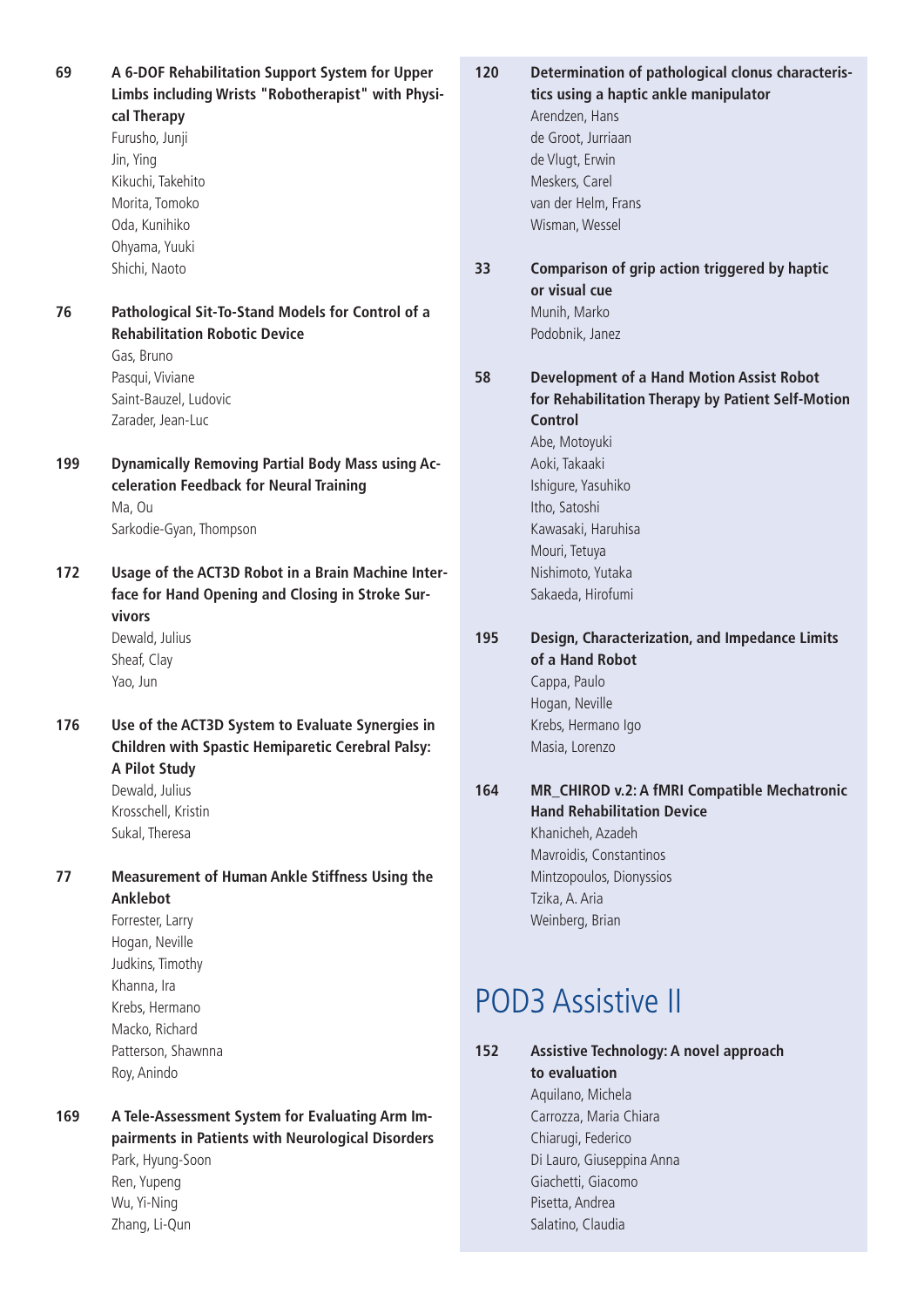**99 Compiling a Medical Device File and a Proposal for an International Standard for Rehabilitation Robots** Römer, GertWillem R. B. E.

Stuyt, Harry J. A.

**42 Rehabilitation walker system with standing assistance**

> Asama, Hajime Chugo, Daisuke Matsuoka, Wataru Songmin, Jia Takase, Kunikatsu

**64 Design of the Modular Arm Robot System** Breitwieser, Helmut

Bretthauer, Georg Kargov, Artem Klosek, Heinrich Pylatiuk, Christian Schulz, Stefan

**180 Developing An Intelligent Robotic Arm for Stroke Rehabilitation** Park, Hyung-Soon Ren, Yupeng

Zhang, Li-Qun

### POD4 Control

**92 Real-Time Control of the Hand by Intracortically Controlled Functional Neuromuscular Stimulation** Kilgore, Kevin Kirsch, Robert Miller, Lee Perreault, Eric Pohlmeyer, Eric Slutzky, Marc Taylor, Dawn

**137 Low level control in a semi-autonomous rehabilitation robotic system via a Brain-Computer Interface** Friman, Ola Gräser, Axel Lüth, Thorsten

Ojdanic, Darko Prenzel, Oliver

**174 Development of Vision-Based Navigation for a Robotic Wheelchair** Bailey, Matt

Chanler, Andrew Maxwell, Bruce Micire, Mark Tsui, Katherine Yanco, Holly

### **51 A Configuration-Space Approach to Controlling a Rehabilitation Arm Exoskeleton**

Carignan, Craig Naylor, Michael Roderick, Stephen Tang, Jonathan

**68 Biomechanical Design of a Powered Ankle-Foot Prosthesis** Au, Samuel Herr, Hugh Weber, Jeff

### INT4

**167 Design and Control of an Electrically Powered Knee Prosthesis** Fite, Kevin Goldfarb, Michael Mitchell, Jason Sup, Frank

### **93 A Real-Time EMG-based Assistive Computer Interface for the Upper Limb Disabled** Choi, Changmok Kim, Jung

**117 Investigating Novel Interaction Techniques for Older People** Hwang, Faustina Williams, Nitin

**119 Brain-Computer Interface for high-level control of rehabilitation robotic systems** Cyriacks, Marco Friman, Ola Graeser, Axel Valbuena, Diana Volosyak, Ivan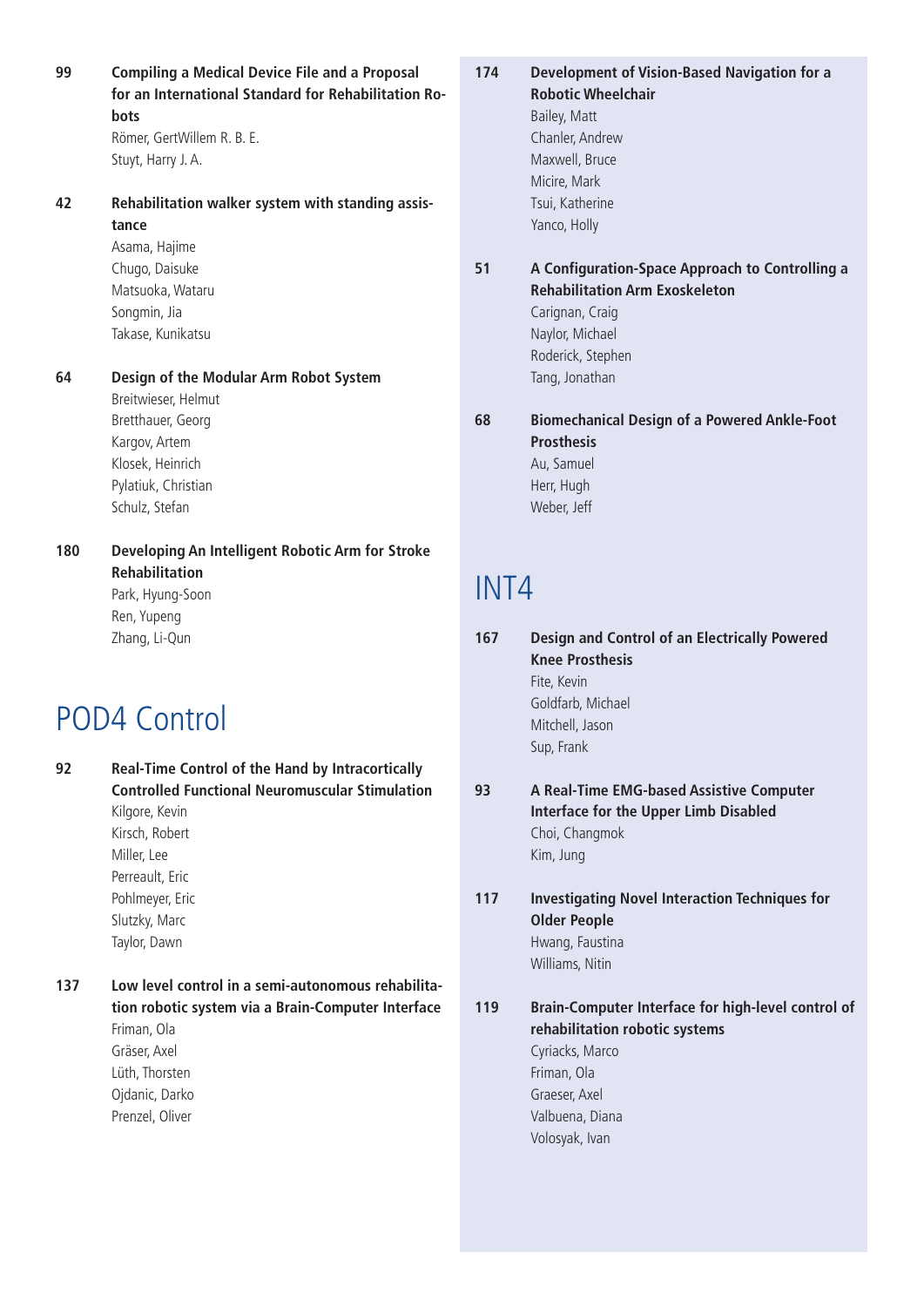**53 User involvement in developing Rehabilitation Robotic devices: An essential requirement** Bhakta, Bipin Cozens, Alastair Culmer, Pete Holt, Raymond Jackson, Andrew Levesley, Martin Makower, Sophie Mon-Williams, Mark Richardson, Robert **54 Progress Towards the Development of a Highly Functional Anthropomorphic Transhumeral Prosthesis** Fite, Kevin Goldfarb, Michael Mitchell, Jason Shen, Xiangrong Wait, Keith Withrow, Thomas **51 A Configuration-Space Approach to Controlling a Rehabilitation Arm Exoskeleton** Carignan, Craig Naylor, Michael Roderick, Stephen Tang, Jonathan **88 Passive Orthosis Linkage for Locomotor Rehabilitation** Berkelman, Peter Lu, Timothy Ma, Ji Rossi, Peter **113 Intuitive human interactive with an arm robot for severely handicapped people A One Click approach** Dune, claire Leroux, christophe Marchand, Eric **64 Design of the Modular Arm Robot System** Breitwieser, Helmut Bretthauer, Georg Kargov, Artem Klosek, Heinrich Pylatiuk, Christian Schulz, Stefan **68 Biomechanical Design of a Powered Ankle-Foot Prosthesis** Au, Samuel Herr, Hugh Weber, Jeff **152 Assistive Technology: A novel approach to evaluation** Aquilano, Michela Carrozza, Maria Chiara Chiarugi, Federico Di Lauro, Giuseppina Anna Giachetti, Giacomo Pisetta, Andrea Salatino, Claudia **42 Rehabilitation walker system with standing assistance** Asama, Hajime Chugo, Daisuke Matsuoka, Wataru Songmin, Jia Takase, Kunikatsu **65 An Approach to Consider Upper Limb Kinematics for the Improvement of Motion Control in a Two Arm Robotic Rehabilitation System** Fazekas, Gabor Horvath, Monika Jurak, Mihaly Toth, Andras **79 Adaptive robot training in the rehabilitation of incoordination in Multiple Sclerosis: a pilot study** Brichetto, Giampaolo Casadio, Maura Sanguineti, Vittorio Solaro, Claudio Squeri, Valentina Vergaro, Elena **194 Muscle activation patterns of healthy subjects during floor walking and stair climbing on an end-effector-based gait rehabilitation robot** Helmich, Ingo Hesse, Stefan Krueger, Joerg Piorko, Frank Schmidt, Henning Volkmar, Mirjam Werner, Cordula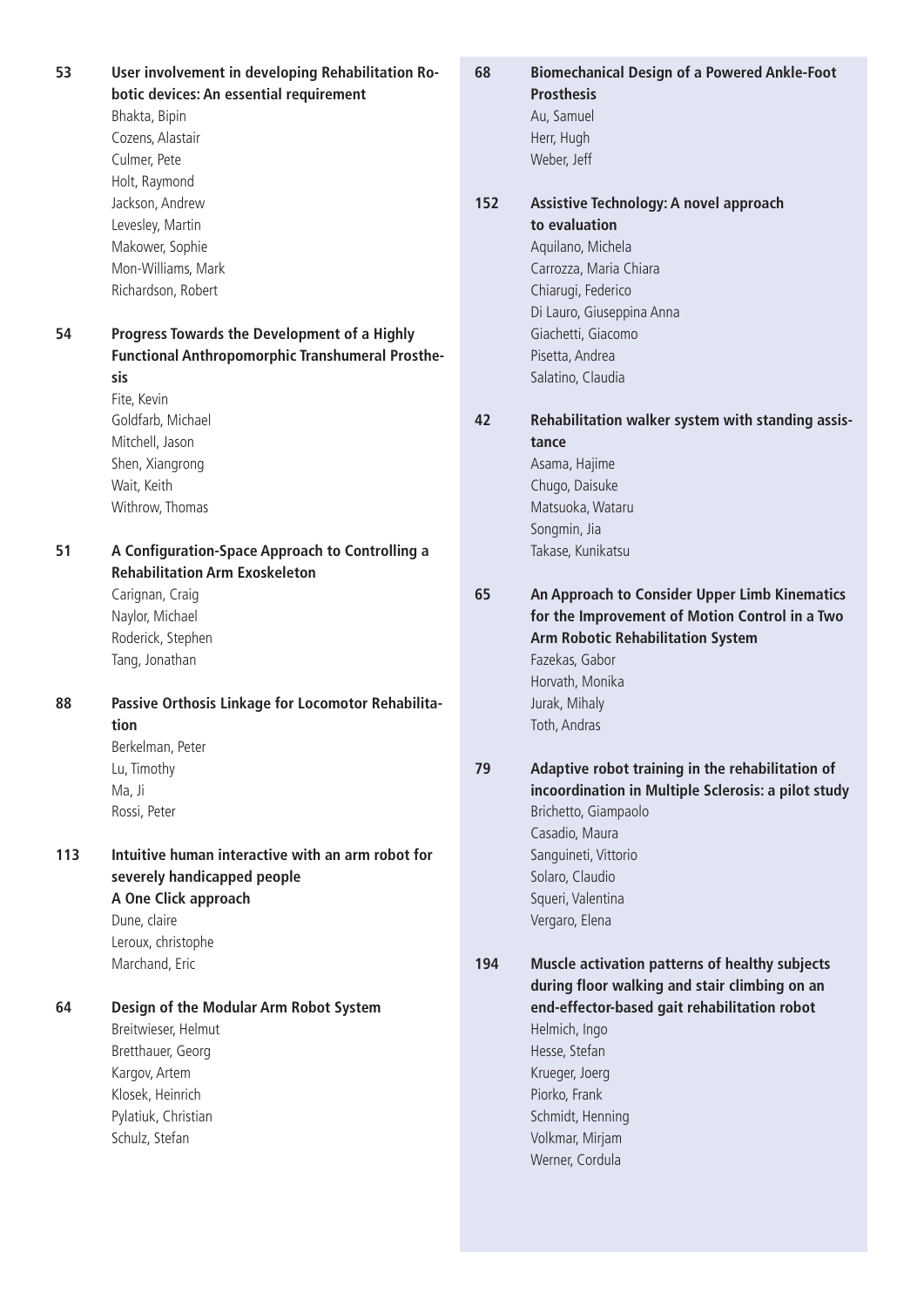**173 Design of a Grasp Assistive Glove for ADL-focused, Robotic Assisted Therapy after Stroke** Johnson, Michelle J. Nathan, Dominic **82 Performance of cable suspended robots for upper limb rehabilitation** Andreolli, Mattia Biondi, Andrea Gallina, Paolo Rosati, Giulio **91 STRING-MAN: Wire-robot technology for safe, flexible and human-friendly gait rehabilitation** Bernhardt, Rolf Surdilovic, Dragoljub Zhang, Jingyu **203 Structural Design of an Escort Type Rehabilitation Robot for Post-Stroke Therapies of Upper-Limb** Harwin, William Kojima, Yoshimasa Loureiro, Rui Nagai, Kiyoshi Okubo, Takashi Yonemoto, Shinya **49 Localization method for a Rehabilitation mobile robot using visual and ultrasonic information** Aitoufroukh, Naima Lelandais, Sylvie Trabelsi, Mohamed **181 Toward a Scalable Home-Care Delivery for Frail Elders and People with Special Needs** Abdulrazak, Bessam **185 An Interactive Receptionist Robot for Users with Vocal Pathologies** Mumolo, Enzo Nolich, Massimiliano Vercelli, Gianni **189 Design of a Dynamic Arm Support (DAS) for gravity compensation** Kramer, Gijs Römer, GertWillem

Stuyt, Harry

- **116 Brain-Computer Interface for a Prosthetic Hand Using Local Machine Control and Haptic Feedback** Acharya, Soumyadipta Aggarwal, Vikram Chatterjee, Aniruddha Cho, Yoonju Orourke, Brandon Ramos Murguialday, Ander Rasmussen, Robert
- **128 Wireless Temperature Sensing Cosmesis for Prostheses** Cho, Yoonju Folowosele, Fopefolu

Liang, Kelvin Miller, Brian Thakor, Nitish

Thakor, Nitish V.

- **30 Applying a 3DOF Orientation Tracker as a Human-Robot Interface for Autonomous Wheelchair**s Frese, Udo Mandel, Christian Röfer, Thomas
- **174 Development of Vision-Based Navigation for a Robotic Wheelchair** Bailey, Matt Chanler, Andrew Maxwell, Bruce Micire, Mark Tsui, Katherine Yanco, Holly

### **80 Omni-directional wheelchair in reality and virtuality** Evans, Nina

Gibbs, Christopher Hillman, Michael

**125 Identification of Human Gait using Fuzzy Inferential Reasoning** Brower, Richard David Ceberio, Martine Nava, Patricia Sarkodie-Gyan, Thompson Yu, Huiying

**146 Joint Moments Exhibited by Chronic Stroke Subjects While Walking with a Prescribed Physiological Gait Pattern** Hidler, Joseph Neckel, Nathan Nichols, Diane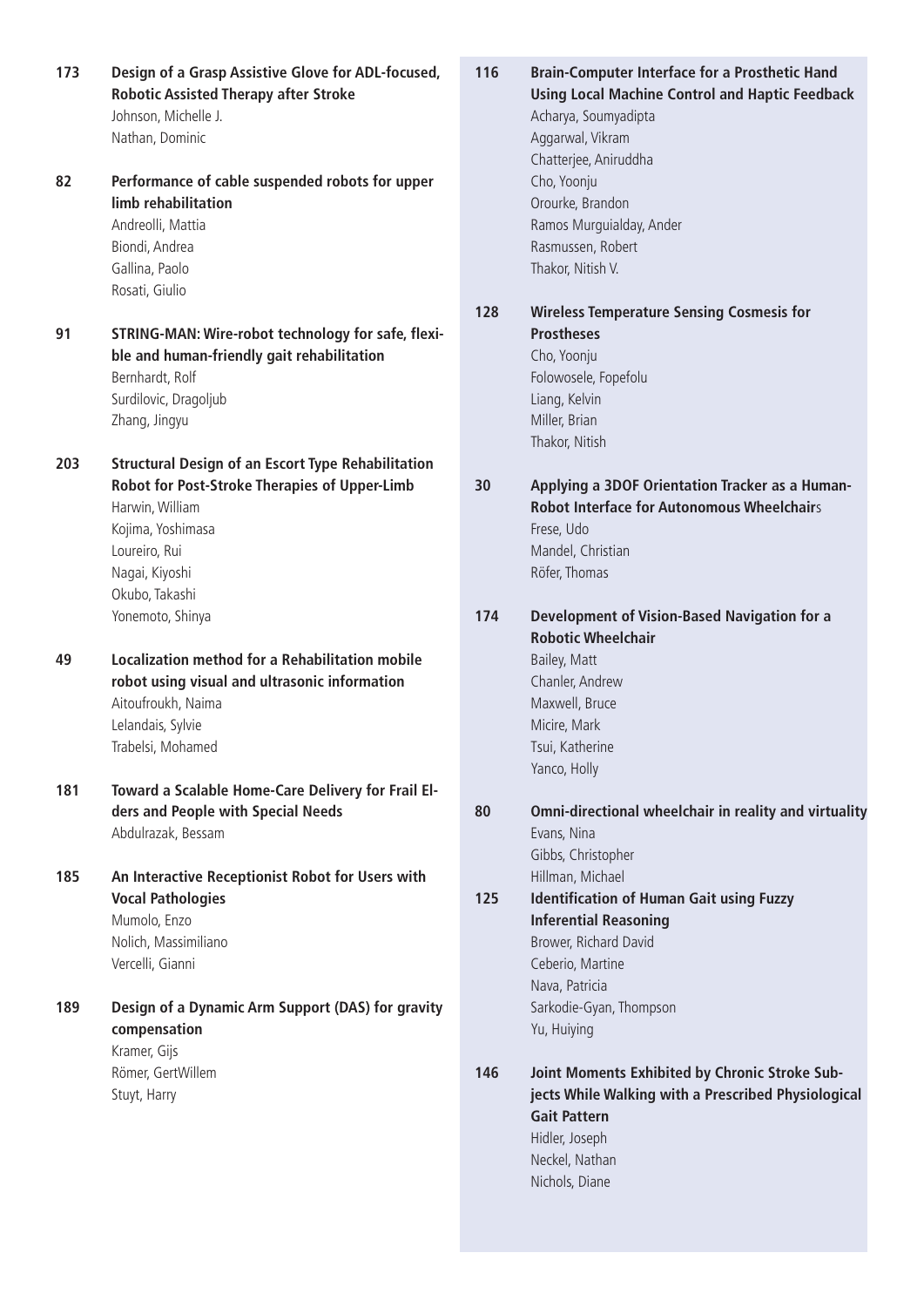**161 Recording experience with the thin-film Longitudinal Intra-Fascicular Electrode, a multichannel peripheral nerve interface** Citi, Luca Koch, Klaus Peter Kurstjens, Mathijs Micera, Silvestro Yoshida, Ken **123 Neurobiological evaluation of thin-film longitudinal intrafascicular electrodes as a peripheral nerve interface** Koch, Klaus Lago, Natalia Micera, Silvestro Navarro, Xavier Poppendieck, Wigand Vivó, Meritxell Yoshida, Ken **136 An fMRI compatible haptic interface with pneumatic actuation** Blickenstorfer, Armin Kollias, Spyros Murr, Wolfram Riener, Robert Yu, Ningbo INT5 **41 Non-Invasive, Wireless and Universal Interface for the Control of Peripheral Devices by Means of Head Movements** Azkoitia, Jose Miguel Bureau, Maxime Eizmendi, Gorka Manterola, Iraitz Medina, Josep Perez, Maria Zabaleta, Haritz **141 Energy-Free Adjustment of Gravity Equilibrators Using the Virtual Spring Concept** Barents, Rogier Herder, Just L. van Dorsser, Wouter D. Wisse, Boudewijn M.

**145 Characterization of the Dynamic Properties of Pneumatic Muscle Actuators** Balasubramanian, Sivakumar He, Jiping

**147 Grasp force optimization in the design of an underactuated robotic hand** Plettenburg, Dick Schuurmans, Jasper van der Helm, Frans van der Linde, Richard

**99 Compiling a Medical Device File and a Proposal for an International Standard for Rehabilitation Robots** Römer, GertWillem R. B. E. Stuyt, Harry J. A.

**110 Arm-Training with T-WREX after Chronic Stroke: Preliminary Results of a Randomized Controlled Trial** Housman, Sarah

> Le, Vu Rahman, Tariq Reinkensmeyer, David Sanchez, Robert

- **178 Active Orthoses for the Lower-Limbs: Challenges and State of the Art** Dollar, Aaron Herr, Hugh
- **134 Foot orthosis strain sensing in hill walking** Holmberg, Ulf Salomonsson, Tommy Svensson, Wolfgang
- **135 Robust Color Object Recognition for a Service Robotic Task in the System FRIEND II** Graeser, Axel Grigorescu, Sorin Mihai Ristic, Danijela Vuppala, Sai Krishna
- **89 Design and Construction of a Robotic Gripper for Activities of Daily Living for people with Disabilities** Alqasemi, Redwan

Dubey, Rajiv Mahler, Sebastian

Riener, Robert Wellner, Mathias

**87 Combining Immersive Virtual Environments with Robot-Aided Gait Training** Banz, Raphael Colombo, Gery Lünenburger, Lars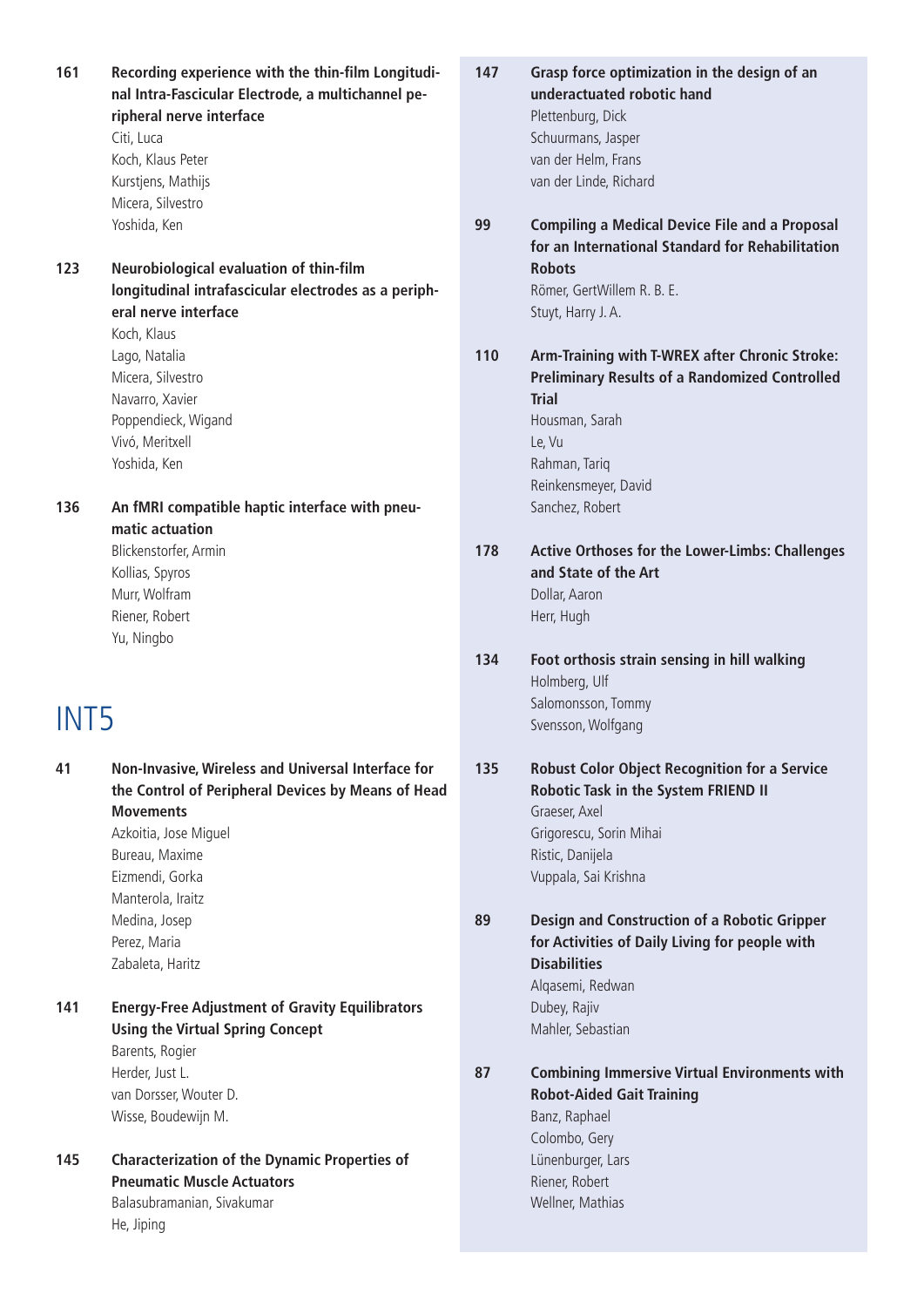**90 Methods for Evaluating and Improving Interlimb Coordination for Bimanual Robotic Therapy after Stroke** Johnson, Michelle J. Wang, Sarah **162 Evaluation of the effect on walking of balance-related degrees of freedom in a robotic gait training device.** Ekkelenkamp, Ralf van Asseldonk, Edwin van der Helm, Frans van der Kooij, Herman Veneman, Jan **151 Freebal: dedicated gravity compensation for the upper extremities** Aalsma, Arthur Hekman, Edsko Jannink, Michiel Prange, Gerdienke Stienen, Arno Van der Helm, Frans van der Kooij, Herman **81 Task-Orientated Biofeedback System for the Rehabilitation of the Upper Limb** Caldwell, Darwin Kousidou, Sophia Smith, Christine Tsagarakis, Nikolaos **83 An Experimental Facility using Functional Electrical Stimulation for Stroke Rehabilitation of the Upper Limb** Burridge, Jane Chappell, Paul Freeman, Chris Hughes, Ann-Marie Lewin, Paul Rogers, Eric **156 Towards Realistic Facial Behaviour in Humanoids Mapping from Video Footage to a Robot Head** Campbell, Neill Jaeckel, Peter Melhuish, Chris **142 Observing conversational expressiveness of elderly users interacting with a robot and screen agent** Evers, Vanessa Heerink, Marcel

> Kröse, Ben Wielinga, Bob

**ristics based on Laban Movement and Bayesian models** Dias, Jorge Rett, Jörg **86 Optoelectronic-Based Flexible Contact Sensor for Prosthetic Hand Applications** Carrozza, Maria Chiara Persichetti, Alessandro Vecchi, Fabrizio **108 Development of a Multifunctional Cosmetic Prosthetic Hand** Kargov, Artem Klosek, Heinrich Oberle, Reinhold Pylatiuk, Christian Roessler, Wolfgang Schulz, Stefan Werner, Tino **105 Classification of EMG signals through wavelet analysis and neural networks for controlling an active hand prosthesis** Gini, Giuseppina Arvetti, Matteo Folgheraiter, Michele **47 Torque sensor free power assisted wheelchair** Holmberg, Ulf Johansson, Jonas Petersson, Daniel **183 Controlling a wheelchair using a BCI with low information transfer rate** Ang, Marcelo Burdet, Etienne Guan, Cuntai Laugier, Christian Rebsamen, Brice Teo, Chee Leong Zeng, Qiang **126 Determination of Human Gait Phase Using Fuzzy Inference**

**62 Human-robot interface with anticipatory characte-**

Brower, Richard Ceberio, Martine MacDonald, Chad Sarkodie-Gyan, Thompson Smith, Darla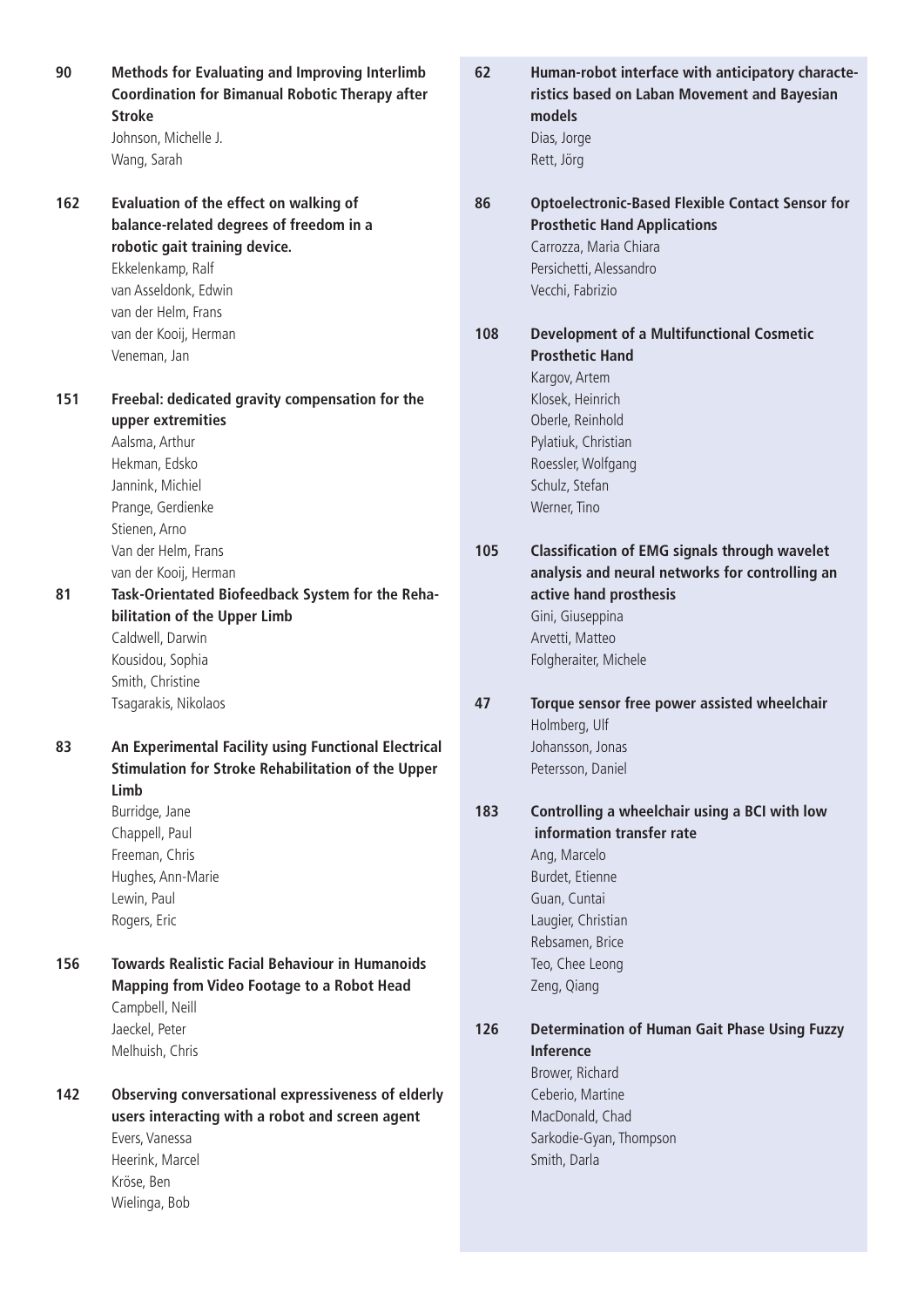- **154 Comparison of Neurosensorimotor Adaptation Under Kinematic and Dynamic Distortions** Carignan, Craig Contreras-Vidal, Jose L. Tang, Jonathan
- **139 Analysis of the Fugl-Meyer Outcome Measures Assessing the Effectiveness of Robot-Mediated Stroke Therapy** Amirabdollahian, Farshid

Harwin, William Loureiro, Rui

**112 Reduced Power: how to evoke low bandwidth motion control behaviour while estimating full bandwidth admittance** Abbink, David

Mugge, Winfred Van der Helm, Frans

**191 Detecting asymmetries in balance control with system identification: first experimental results from above knee amputees** Nederhand, Mark van Asseldonk, Edwin van der Kooij, Herman

**92 Real-Time Control of the Hand by Intracortically Controlled Functional Neuromuscular Stimulation** Kilgore, Kevin Kirsch, Robert Miller, Lee Perreault, Eric Pohlmeyer, Eric Slutzky, Marc Taylor, Dawn

- **129 Development of a Robot-Assisted Rehabilitation Therapy to train Hand Function for Activities of Daily Living** Burdet, Etienne Burdet Dovat, Ludovic
	- Gassert, Roger Gassert Johnson, Vineet Lambercy, Olivier Milner, Theodore Milner Salman, Berna Teo Chee Leong, Teo Chee Leong Wong, Stephen
- **182 Peripheral Nerve Signals for Neural Control** Durand, Dominique Tesfayesus, Wondimeneh Yoo, Paul
- **85 Adaptive Shared Control of a Brain-Actuated Simulated Wheelchair** Ferrez, Pierre

Lew Yi Lee, Eileen Milla'n, José del R. Moles, Ferran Galan Nuttin, Marnix Philips, Johan van Brussel, Hendrik Vanacker, Gerolf

### **97 Robot-mediated Active Rehabilitation (ACRE) A user trial**

Campagne, Antonet Schoone, Marian van Os, Peter